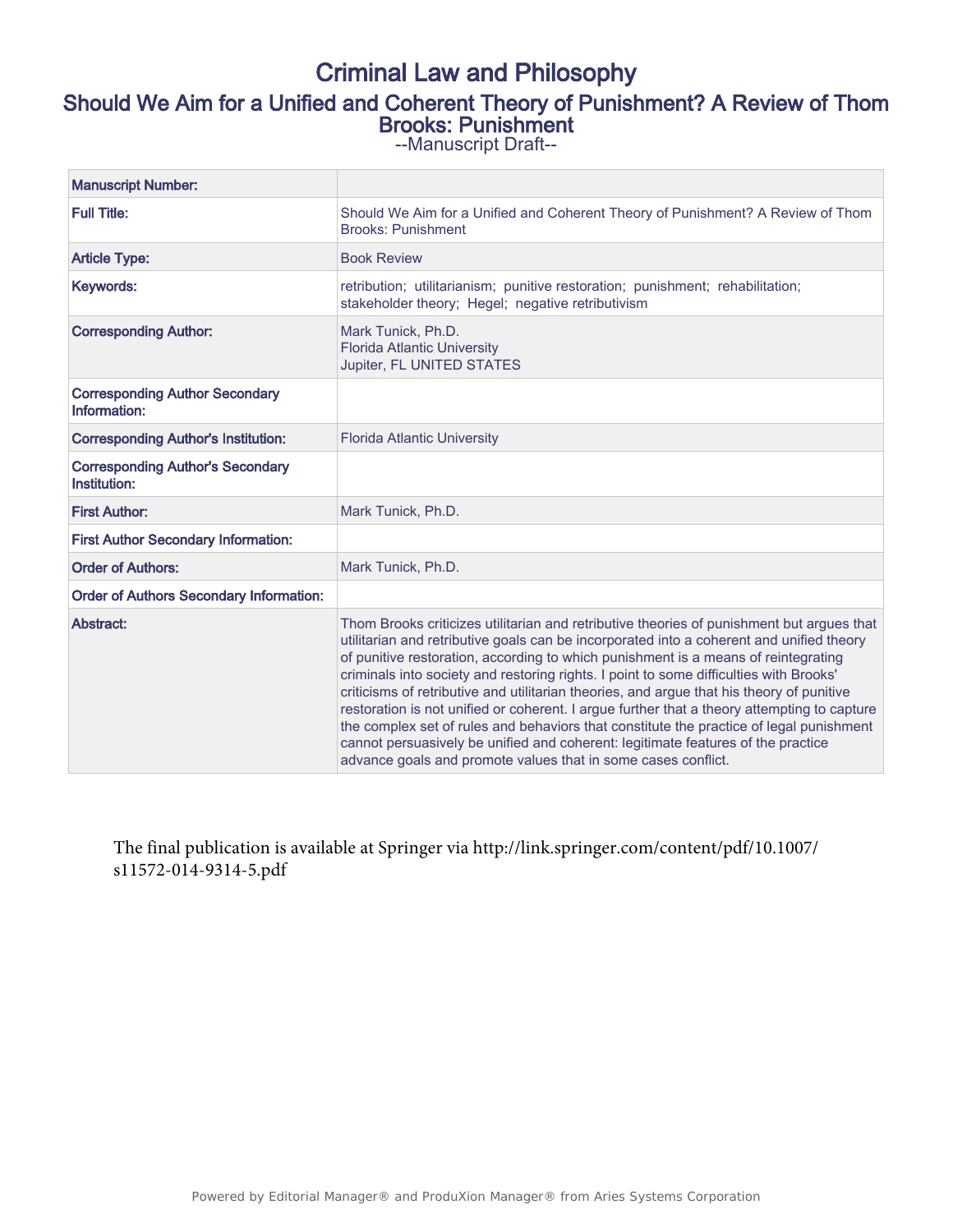"Should We Aim for a Unified and Coherent Theory of Punishment?"

A Review of Thom Brooks: Punishment. Routledge, New York, 2012, 282pp., ISBN 978-0-415- 43181-1, 978-0-415-43182-8.

By Mark Tunick

Professor of Political Science

Wilkes Honors College, Florida Atlantic University

5353 Parkside Drive, Jupiter, FL 33458

Email: tunick@fau.edu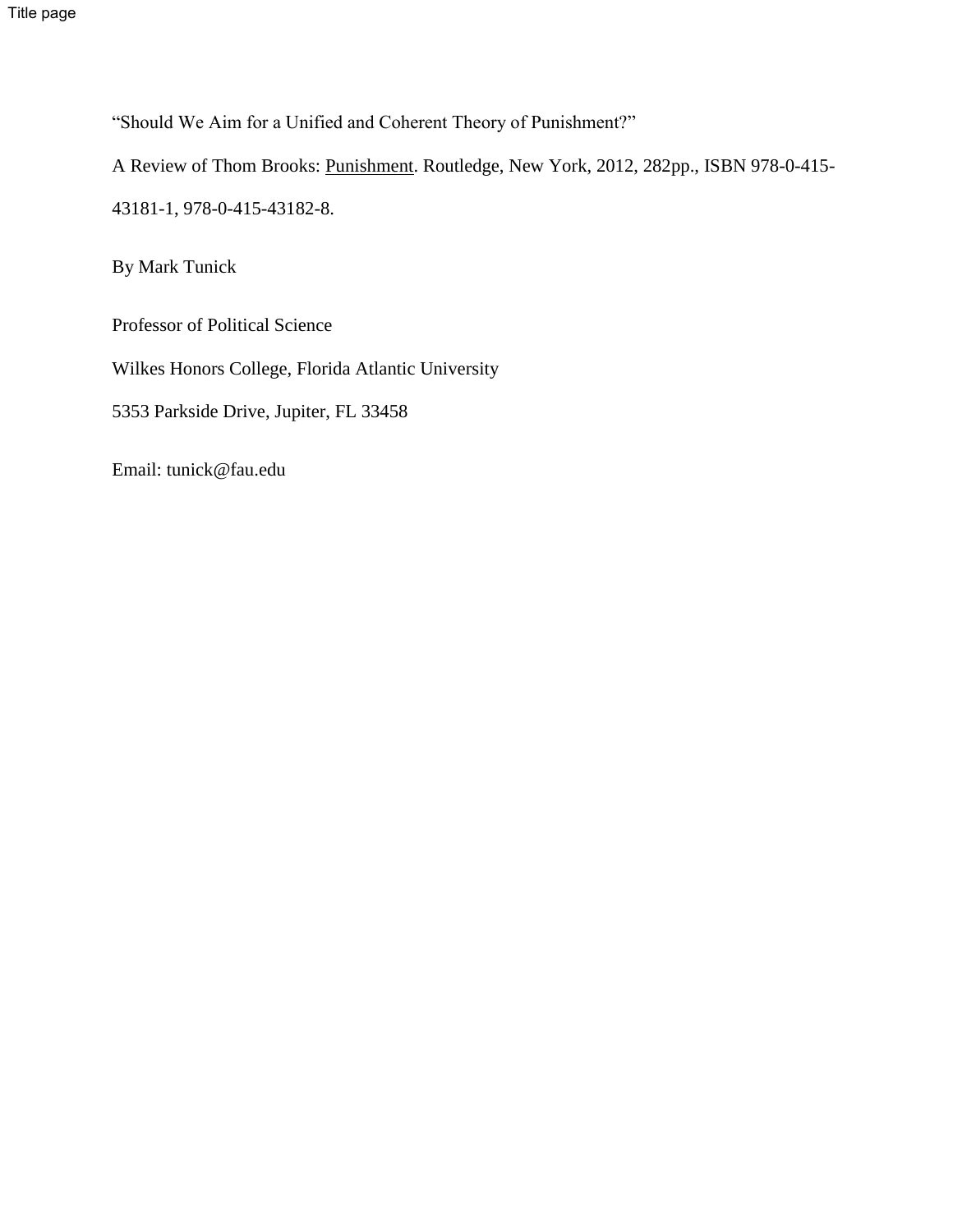"Should We Aim for a Unified and Coherent Theory of Punishment?"

A Review of Thom Brooks: Punishment. Routledge, New York, 2012, 282pp., ISBN 978-0-415-43181-1, 978-0-415-43182-8.

Mark Tunick

#### **I. Introduction**

Thom Brooks says one of his goals in *Punishment* is to "alert readers coming to the subject for the first time of the leading theories of punishment"(11). I will eventually address whether Brooks succeeds in providing newcomers a clear and reliable exposition. But I begin by turning to his more ambitious goal. Almost as if echoing the utopian socialist Robert Owen, who declared that he had discovered a blindness with which his fellow-men are afflicted (Owen 1816), Brooks says he seeks "to cast light where there is much darkness"(12, 216). He offers what he calls a coherent (132) and unified theory that he says is "the most compelling theory of punishment that makes best sense of the world" (148), is a "major advance"(126), and points toward a "bold new vision"(148). Brooks rejects what he takes as the traditional retributive view that punishment is a moral response to evil, inflicted not to prevent future crime but solely to right a past wrong. He also rejects utilitarian theories that regard punishment solely as an instrument to prevent and deter rights violations. Instead he claims to incorporate retributive and utilitarian goals into a new theory, which he calls punitive restoration (147, 212), that sees punishment as a means of reintegrating criminals into society and restoring rights. Brooks draws on this theory to recommend concrete reforms such as less reliance on prisons for nonserious offenses; use of only brief prison terms in domestic abuse cases if needed as a cooling off period; and permitting non-violent offenders to work during the week and return to prison at night (143). While I agree that current penal systems that rely heavily on prisons need reform, I do not think Brooks keeps his promise of offering a unified or coherent theory of punishment. Nor am I sure that a theory attempting to capture the complex set of rules and behaviors that constitute the practice of legal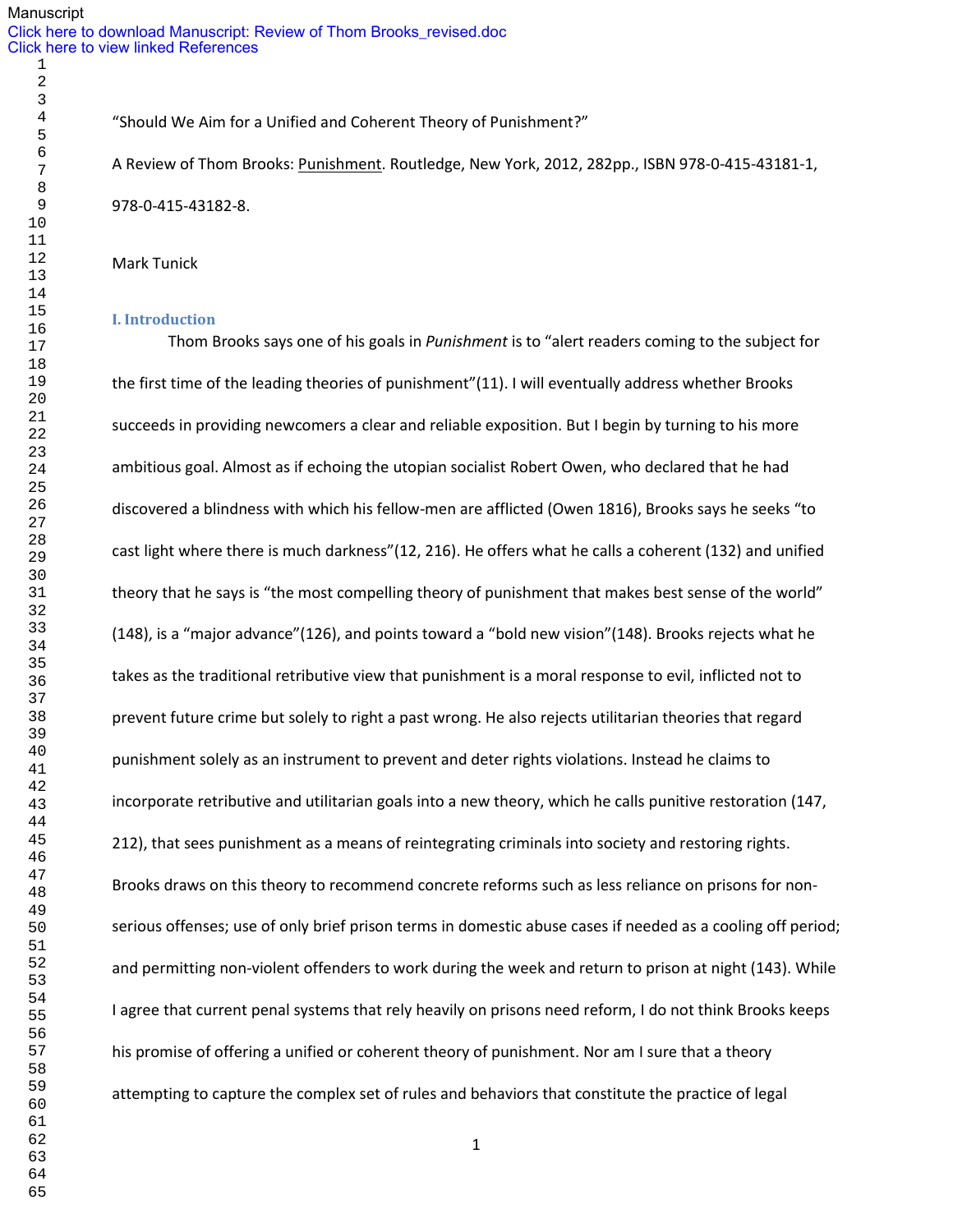punishment *can* persuasively be unified and coherent: legitimate features of the practice advance goals and promote values that sometimes conflict. A unified and coherent theory of legal punishment is not obviously superior if it requires that we reject some of these goals or values.

### II. Retributive and Utilitarian theories of punishment

Though he occasionally refers to non-legal punishment by non-state actors, as when he notes how an employer might decide not to hire someone because of their past crime (76), Brooks focuses on legal punishment by the state. He defines punishment as a "loss" intentionally imposed by a legal authority on someone because they committed a crime (1-2). It is precisely its character of inflicting some loss or setback that has led philosophers to demand a moral justification for the practice. Often punishment is characterized as hard treatment or as the infliction of harm, which makes the demand for a sufficient justification all the more pressing.<sup>1</sup> But Brooks says the loss can be painless yet still count as punishment, as in a suspended sentence (5). It is hard to know if Brooks really means this since at one point he refers to punitive measures as those which inflict pain for the sake of inflicting pain (196); but if he does, that would be an important concession because if punishment can be understood as requiring only censure but not pain, some of the objections to it might have less force.

Brooks wants to distinguish his theory of punitive restoration from the standard retributive and utilitarian theories of punishment. These standard theories articulate reasons why we have the practice of punishment as opposed to some alternative means of responding to crimes—thereby addressing what H.L.A. Hart (1971) has called the general justifying aim of punishment; they also address how we should go about distributing punishments. They provide justifications in at least two ways: they might be employed to persuade those who do not think we should punish at all that the practice is indeed

 $^1$  See Roebuck and Wood (2011); Menninger (1966), pp. 202, 218 (defining punishment as the vengeful infliction of pain or "long-continued torture"); and Kaufman, W. (2013), p. 4 (regarding punishment as inflicting harm).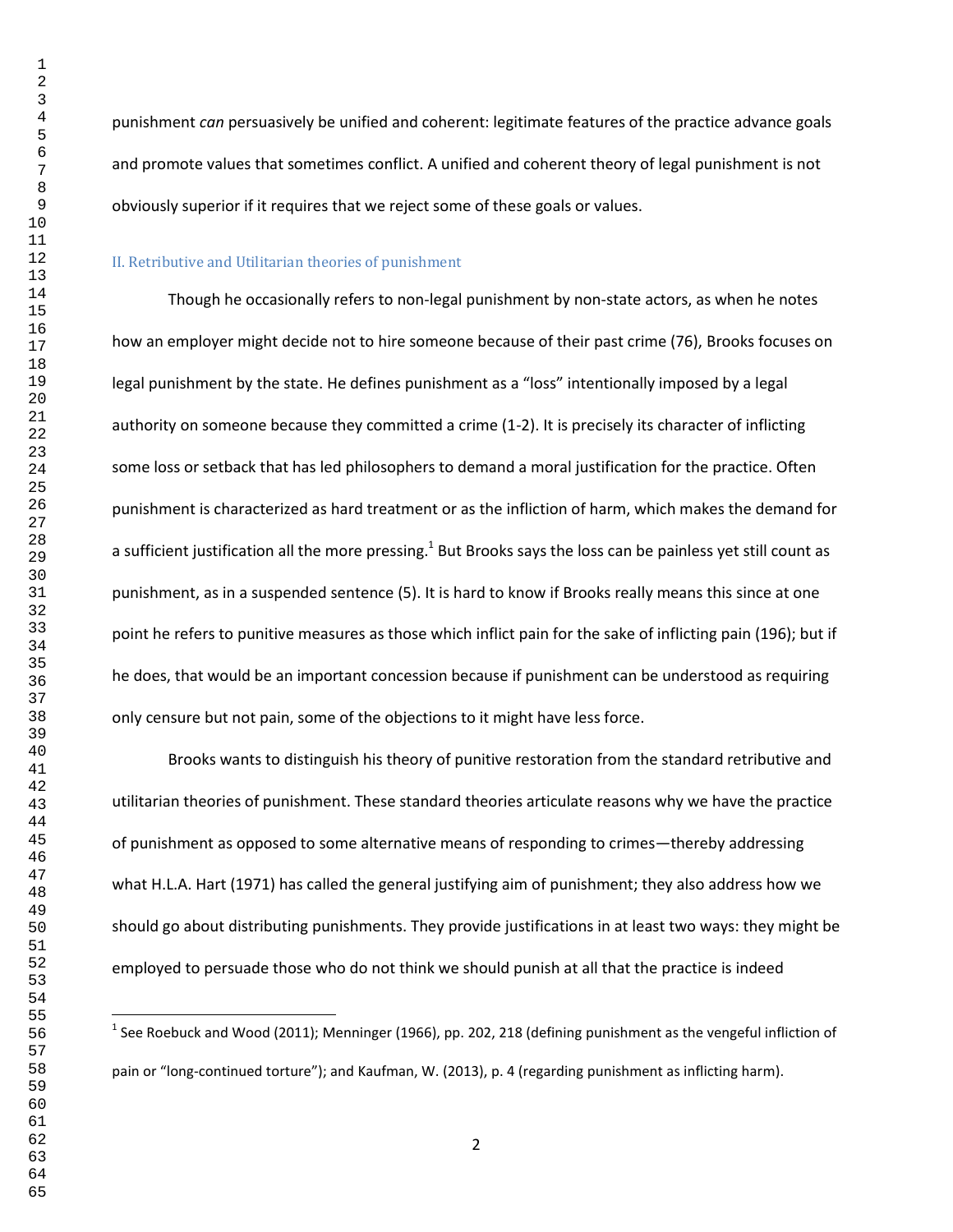justified (as when a deterrent theory that holds that we have the practice to deter people from committing crimes is used to justify punishing as opposed to doing nothing); or they might be employed to defend the infliction of a particular kind of punishment (as when a deterrent theorist argues that use of the death penalty is not justified since it would not deter crime more effectively than a sentence of life in prison without possibility of parole).

One of the difficulties that philosophers have addressed for some time is that neither of these theories seems to be entirely adequate. Utilitarian theories justify punishment insofar as the practice benefits society, which it might do by reducing crime through individual (micro) and general (macro) deterrence; by incapacitating criminals so they are unable to commit further crimes; and possibly by reforming them so they commit fewer crimes when released. The problem with utilitarianism as a general theory is that it seems to justify the punishment of innocent people or wildly excessive and undeserved punishment if such punishment would effectively reduce crime and have a net benefit to society, and most philosophers regard such punishment as morally unacceptable.<sup>2</sup> Another objection to a utilitarian theory that justifies punishment as a deterrent is that it regards individuals as a means to an end, which is unacceptable to those who endorse a Kantian moral philosophy (Kaufman 2013, ch. 2).

Retributive theories are harder to group together but generally hold that punishment must be deserved and proportionate to the seriousness of the offense; they thereby avoid the problem of punishing the innocent or of excessive punishment. A retributivist would object to punishment of nonculpable producers of mischief or pain, be they young children, the insane, or non-humans such as dogs. A retributivist might note that grammatically it is not possible to 'punish' an infant or a dog, except metaphorically, since to punish means to blame, and infants and dogs are not worthy of blame as they

 $^2$  Brooks does not address this objection at length; but see p. 40 (only those who fail to heed the threat are to be punished).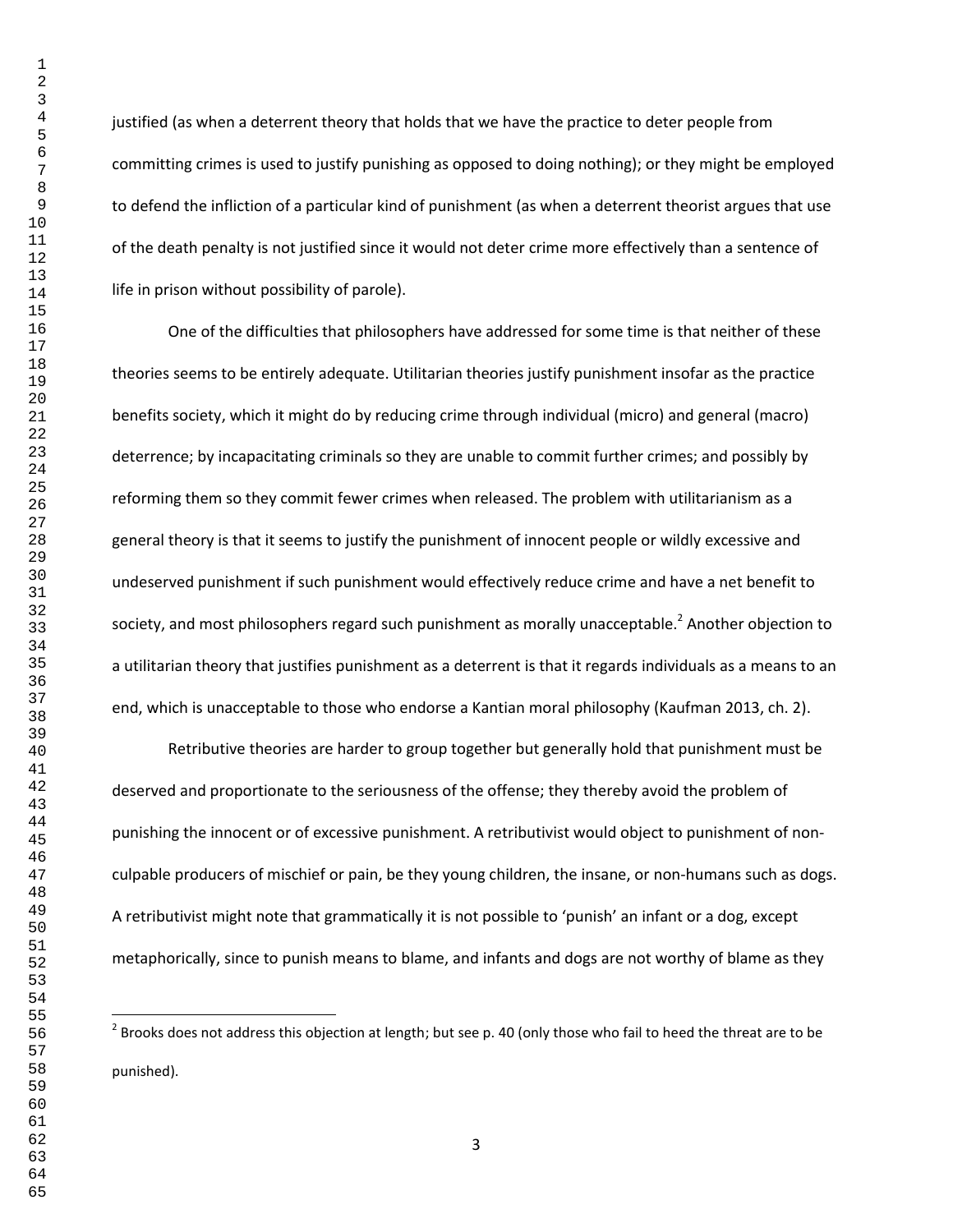lack the capacity to distinguish right from wrong. If that is a correct account of the grammar of 'punish' it would presumably guide even the utilitarian's use of the word; but it might not be since it is possible to inflict pain or hard treatment or loss, with the requisite punitive intention, on those who are not blameworthy and in that sense punish them though doing so might be inappropriate.<sup>3</sup> A utilitarian might offer a very different account of why we should not punish young children or the insane: they are not deterrable. But that account might fail-- on utilitarian grounds--if punishing those who are non-culpable has a substantial general deterrent effect: punishing even infants and the insane might strongly signal how serious society is about punishing those who cause mischief, a signal that might deter the public at large from even thinking about committing crimes (Hart 1971, p. 369). The retributivist would object to such punishment because it would be undeserved and unjust. But retributivism has been criticized for failing to give a clear account of what punishment is deserved; or a convincing account of why the state should be in the business of meting out just deserts if not for utilitarian reasons such as reducing future crime: the state does not reward all meritorious action so why should it punish all blameworthy action? (Kaufman 2013, pp. 63, 70)

Brooks argues that neither retributive nor utilitarian theories are adequate standing on their own, though for reasons I shall turn to one might sometimes doubt that the theories he knocks down were presented in their most favorable light. Nor, Brooks continues, are they compatible with each other; he devotes a chapter to why he thinks past efforts of theorists such as Rawls and Hart to combine or mix the theories were unsuccessful. Yet he claims to offer his own breakthrough argument that

 $^3$  Cf. Primoratz (1989), p. 6; Kaufman (1959), p. 13. For a detailed discussion of the definition question, see Armstrong 1961.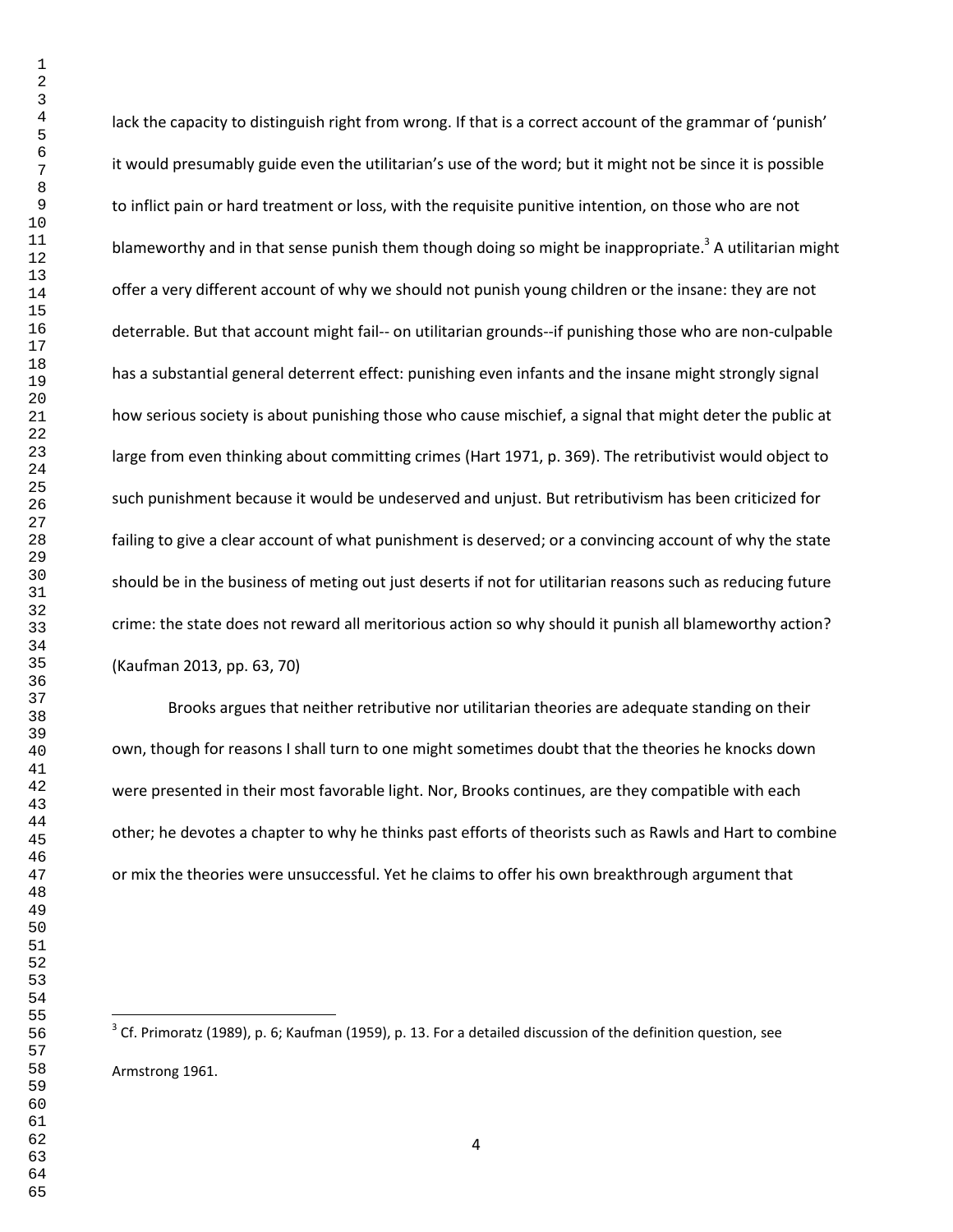"unifies multiple goals" into one coherent theory.<sup>4</sup> I do not believe the theory he settles on is coherent: it still contains a tension between competing goals. Brooks makes an effort to avoid that tension by reconceiving the retributive ideals of desert and proportionality but in Section III I shall offer reasons to doubt that he succeeds.

Brooks rejects the retributive theory, but only after characterizing it in a less than charitable fashion. Retributivists are often regarded as backward-looking: concerned only with righting past wrongs and not with future consequences. Brooks, at times, says this is an essential criterion for being a retributivist. He writes, the retributivist "finds consequences irrelevant" (16) and a few pages later, that "[r]etributivists are not consequentialists"(18). Later he will say that it is really only "traditional" retributivists who reject appeals to consequences (40) and that a retributivist *can* regard consequences as relevant—and he is not the only theorist recently to insist that a retributivist cannot appeal to consequences only to then say the opposite.<sup>5</sup> But relying on the view that retributivism is a nonconsequentialist theory, Brooks rejects it as an account both of the general justifying aim of punishment and of how punishment should be distributed. The retributivist answer to why we should

# Brooks, p. 130; cf. p. 126: "The idea is not that different *theories* are compatible, but instead that different penal *goals* are compatible" (my emphasis).

 $<sup>5</sup>$  Kaufman (2013) criticizes those who regard retribution as anything but a "backward looking theory"—for</sup> example, he criticizes a version of retribution that I have discussed for being "crypto-consequentialist"(48); yet he himself sneaks consequentialism into his own version of retributivism, which holds that punishment is justified as a means of upholding the honor of the victim or of society: "[t]here is nothing intrinsically problematic about a nonconsequentialist moral theory that nonetheless justifies some actions in terms of the good consequences they bring"(34); and, "[p]roperly speaking, retribution is neither backward-looking nor forward-looking but presentlooking…Or, even better, punishment is forward-looking in that it aims to create a situation in which one's honor is restored. But it is not forward-looking in the sense implied by utilitarian theories…"(140).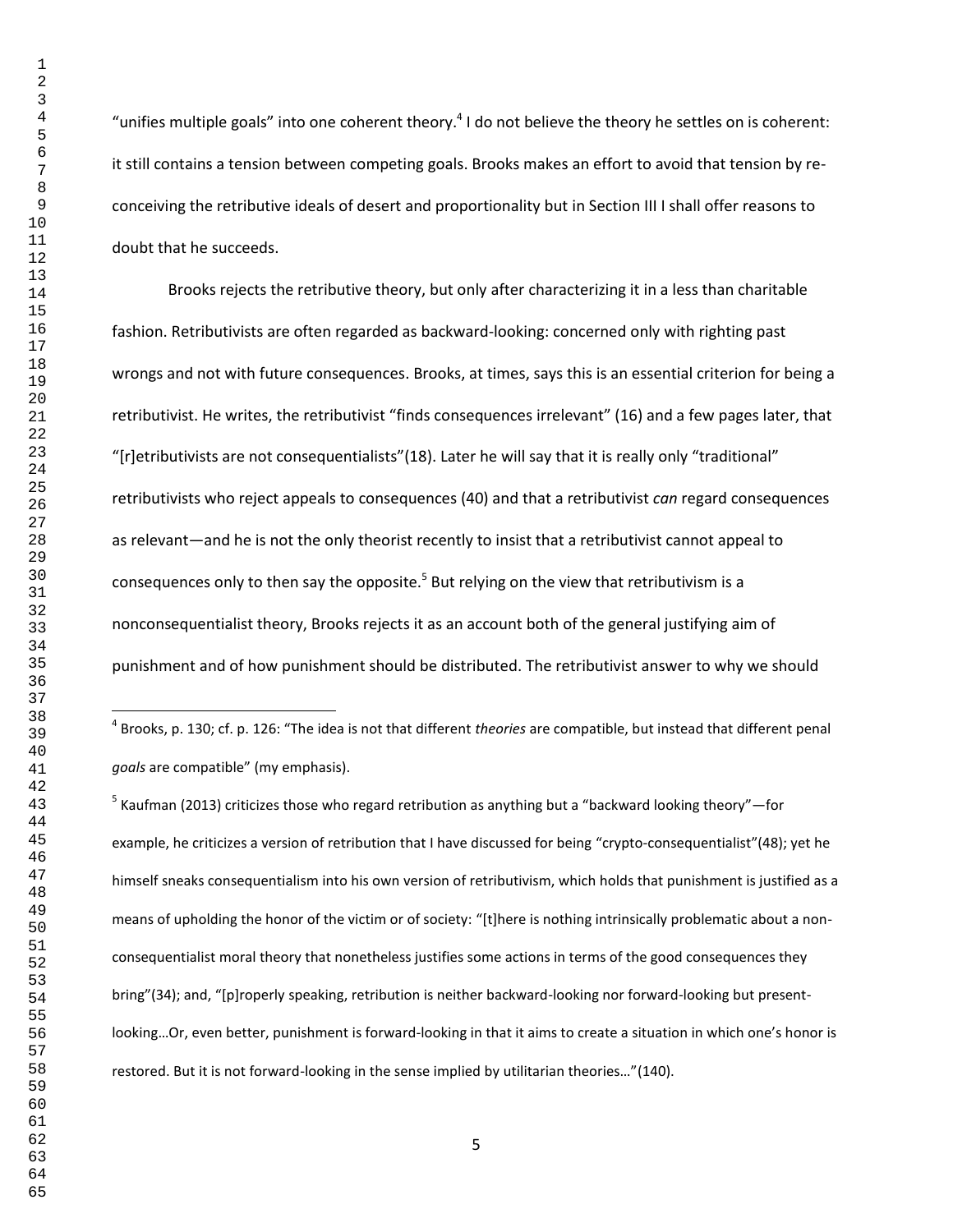punish is, he says, that we must respond to evil by inflicting pain. Why? "Pain is a necessary response to evil actions because God has decreed it"(27). The retributivist addresses questions of distribution, he says, by insisting that punishment should be proportional to the "wickedness" or "evil" of the criminal's action (20-1). One "cannot claim to be a retributivist while refusing to punish criminals to the degree their crimes deserve"(32). Brooks does not think a retributivist can approve the use of a table of proportionate punishments (punish the  $2^{nd}$  most serious crime with the  $2^{nd}$  most serious punishment, etc.) because this fails to focus on the criminal and will not guarantee that the criminal gets what he deserves.<sup>6</sup> Brooks then proceeds to reject retributive theory on the ground that the judgment that a crime is an evil, and the judgment of how wicked or evil a crime is, are matters of personal conviction or faith, and "it seems unfair to assert one's view of morality over others" (21; cf. 158).

One might respond to that particular objection by arguing that there are objective bases for determining that murder is more wicked than trespassing and that it is no more unfair to assert that it is more wicked than it is unfair to assert that Copernicus's theory of the movement of planets is superior to Aristotle's. But there is no need to engage in debates about moral relativism or theology to assess retributive theory because there is a fundamental problem with Brooks' depiction of it: the theory need not rely on a religious belief about what God decrees; and retributivists need not invoke the idea that crimes are an evil—if they do, the word evil need have no religious content, as when it refers simply to some mischief or harm, which is what Bentham means by it.<sup>7</sup> Brooks uses his assumption that a

 $^6$  This is a puzzling argument: why couldn't a retributivist hold that rape deserves a punishment within a certain range that is laid out in a table of punishment, and a particular individual deserves a punishment within that range insofar as he committed rape, and the particular punishment he deserves within that range is determined by considering aggravating and mitigating factors because we think that where aggravating factors apply he deserves more punishment and where mitigating factors apply he deserves less?

 $^7$  Bentham (1988), Ch. 13 §1: punishment is used to "exclude some greater evil" or "mischief."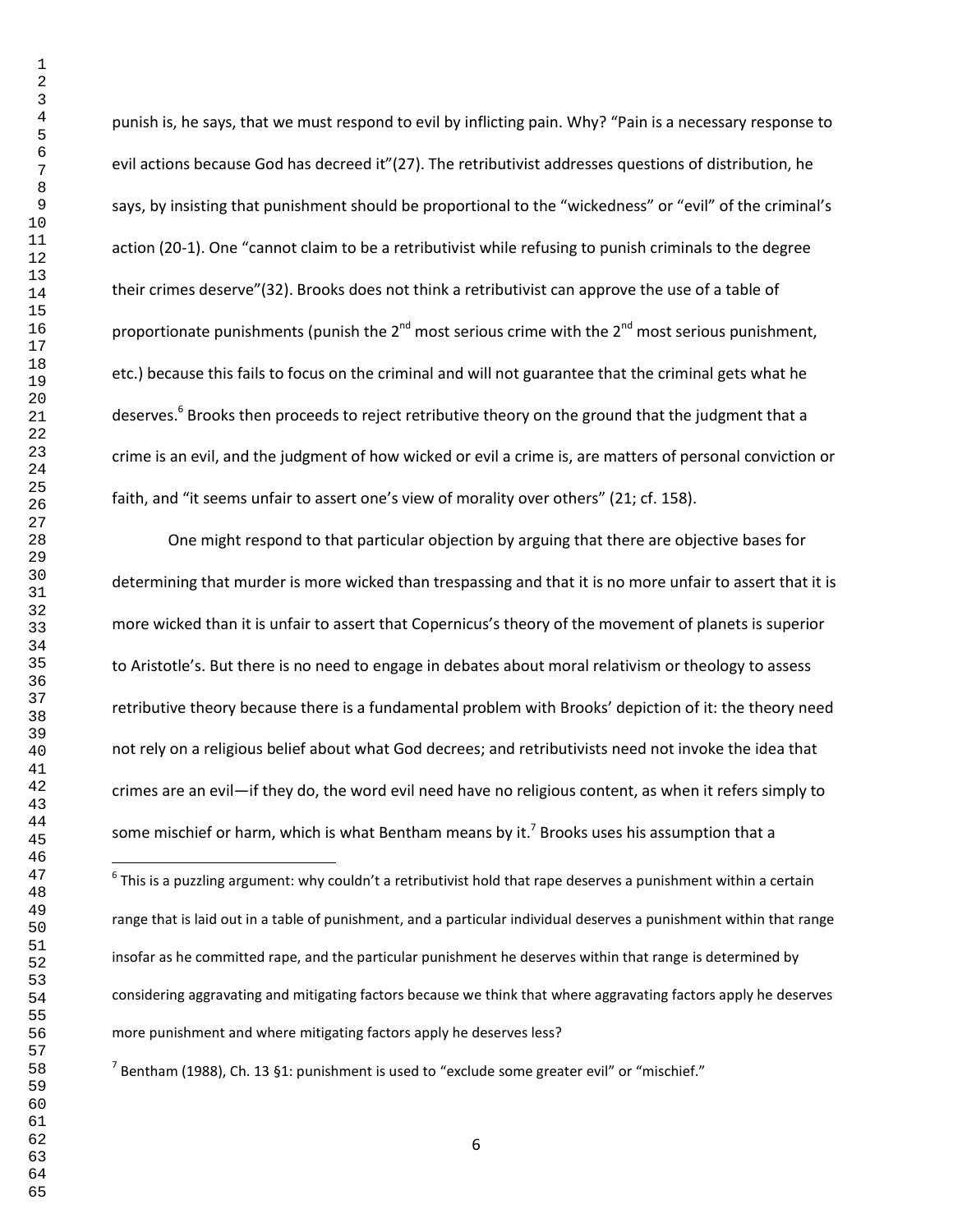retributivist by definition regards punishment as a response to evil to explain why a retributivist would punish rape, rape being an evil (198). But a retributivist can explain why we punish rapists without referring to the concept of evil by, for example, relying on Mill's harm principle or a Hegelian theory about rights to personhood.

Brooks may be pushed to reject retributivism in this way because he had just defined a retributivist as someone oblivious to consequences. If in trying to explain why we should respond to mischief we are precluded from appealing to consequences such as avoiding future mischief or harm or promoting the recognition of individual rights, and we do not think it will do to say 'just because', and we think 'because justice demands it' fails to explain why justice demands it, or why the state must establish institutions that do what justice demands, then very few options remain: 'because God demands it' might be what we are left with unless we decide to reject retributivism.

But I think we need to rid ourselves of the view that retributivists are precluded from considering consequences. A retributivist can, for example, hold that we adopt a practice that punishes culpable wrongdoers, and only them, in order to reduce future harm. Hegel argues that we punish to vindicate right, not for its own sake but because people are more free in a society that respects rights; and in determining the sentence a criminal deserves Hegel says the retributivist can consider factors such as which specific punishment would most ensure the security of a society. Brooks says that someone who takes this position and imposes a punishment without getting at the exact "evil done" does not merit the name "retributivist"(33)—yet Hegel does merit that name. Brooks, at times, imposes on the retributivist a burden he thinks it is impossible to bear so it is no wonder he rejects the theory.

Brooks eventually allows that one might be a retributivist yet think consequences are relevant. At this point he concedes that a retributivist need not require that punishment strictly match a criminal's desert. He calls such a retributivist a "negative retributivist." That term is often used to refer to those who see desert as a necessary but not sufficient condition for punishing an individual. But for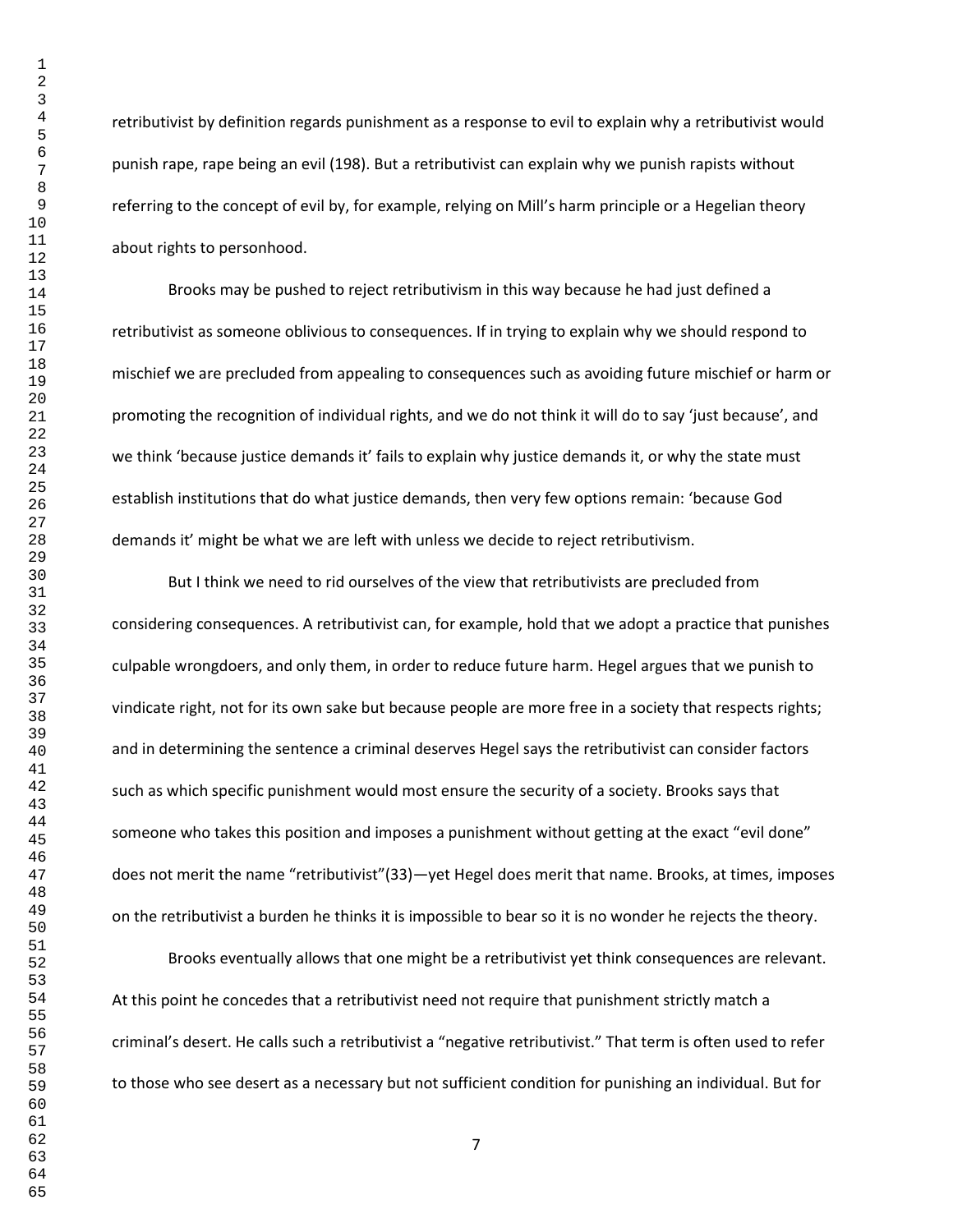Brooks, a negative retributivist also rejects the view that an individual's sentence must be proportional to their desert and appeals to other factors in settling on the severity of one's punishment. Brooks says the negative retributivist is willing to punish a thief more than a murderer if society needed greater deterrence against thieves, and he criticizes that view because "most of us do think murderers deserve greater punishment than thieves because they deserve it" (34). Brooks knocks down negative retributivism because it denies "any" link between punishment and desert (34). Yet surely negative retributivists do not deny this link; if they really are a sub-species of retributivist, they insist that to be punished one must be culpable. Even a negative retributivist would refuse to impose legal punishment on a four year old.

After rejecting retributive theories, Brooks then turns to forward-looking or consequentialist theories. Unfortunately there are some serious deficiencies in his account. For one, he conflates deterrence with incapacitation (37: incapacitation is a "form" of deterrent punishment). But they differ crucially. If I am incapacitated—as would happen if I were executed--I am unable to commit a crime, and that is true regardless of whether I am deterred, or whether punishing me deters others. To deter me is to affect my will: the state decreases the expected utility of committing a crime by announcing that anyone convicted of the crime will face punishment, and I am free to take this risk into account when deciding whether to break the law. But to incapacitate me is to affect me without regard to my will. Brooks at one point even characterizes reform as a form of deterrence (37), though he correctly distinguishes them soon after (38). His overlooking of incapacitation as a distinct reason for punishing some crimes weakens his discussion of capital punishment in particular. Incapacitation of those who are simply too dangerous or pose too great a threat to escape from prison is one of the more compelling of all the reasons one might have for ever using the death penalty—which is not to say that it would be a sufficient reason, or that it would be a compelling reason in any but the most extraordinary of cases. Brooks argues that deterrence fails as a general justifying aim of punishment empirically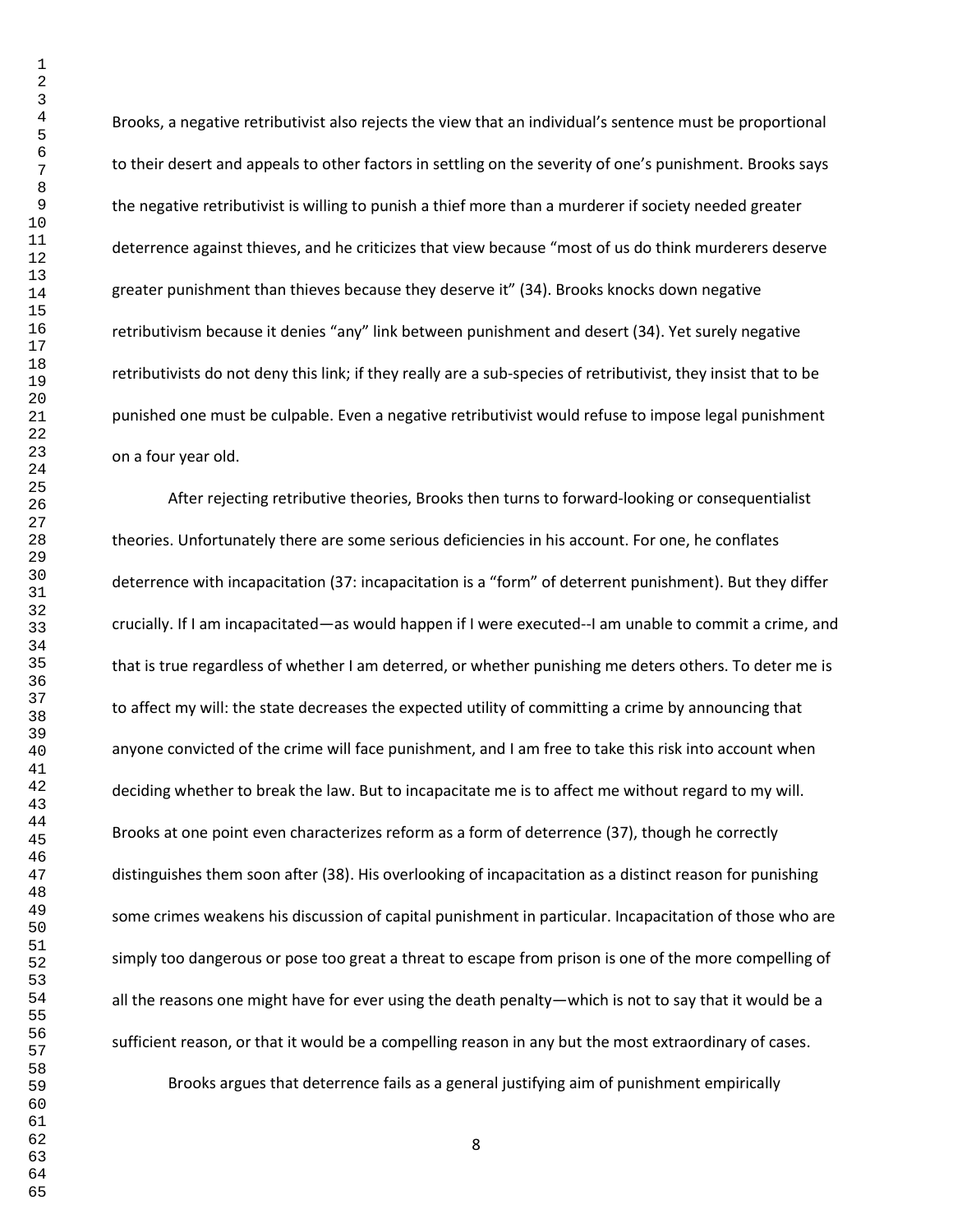because at best the deterrent effect is a 2-5% reduction in crime. At first he correctly reports that according to one study this is the effect of a 10% increase in the prison population (44), but he later wrongly implies that it is the entire deterrent effect of punishing and not merely the marginal effect of the 10% increase (59). He does not say what reduction would suffice to justify a practice of punishment; and his reliance on this figure is a problem. The studies he draws on try to assess the elasticity of the prison/crime effect (Liedka, et.al.; Marvell and Moody). Marginal increases in imprisonment may not have a substantial impact on crime, but were we to abolish the criminal justice system there very well could be a large effect on crime.<sup>8</sup>

Another of Brooks' reasons for rejecting deterrence theory is also suspect. He says "most citizens lack knowledge about what is criminalized"(46; cf. 114). He points to the fact that different states have different penalties for crimes such as arson, and he leaves it to the reader to reflect on whether they know what the penalty is in their own state (224 n.49). Of course it is true that people will typically not know what the precise punishment will be for a given crime, not only because few people familiarize themselves with the law in that detail, but because sentencing schemes typically include substantial discretion. Brooks concludes that punishment cannot have "a" deterrent effect where citizens do not know how crimes might be punished (46) or where citizens do not know the likelihood of arrest (47). But that does not follow. Most everyone recognizes that there is some chance of getting caught if one commits a crime, and that if convicted there is some punishment. Even though they may err in estimating the expected disutility of committing a crime, there will still be a deterrent effect. If I

 $^8$  See Kleck and Barnes (2010): modest reductions in police strength may have little or no impact on crime, but "near-total eliminations of the police may well have large effects on crime." One of the studies Brooks cites makes a possibly related point: at low levels of incarceration the negative relation between incarceration and crime may be underestimated, see Liedka et.al.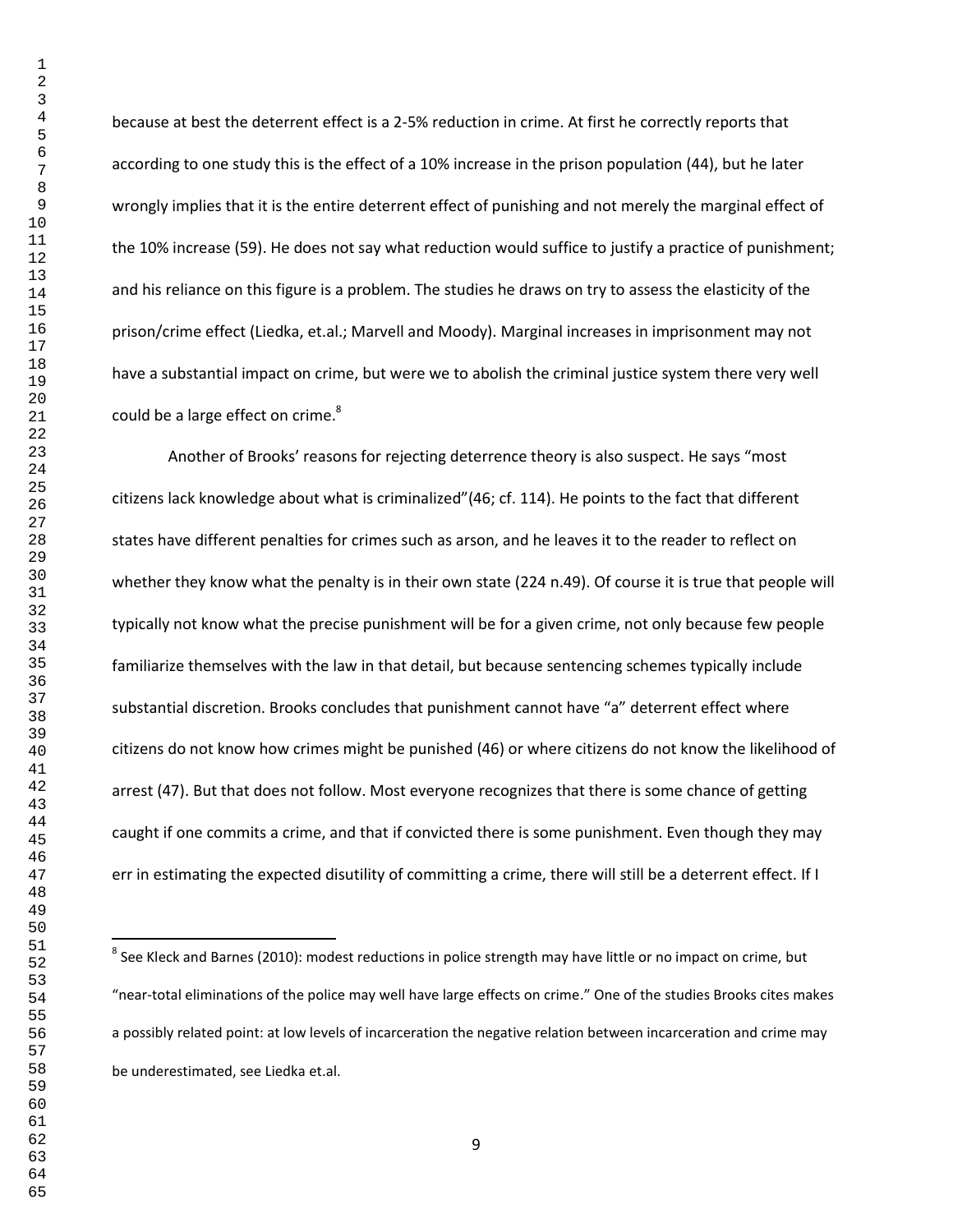mistakenly believe there is a 10% chance of getting caught and that my punishment would be 10 years in prison, when in fact there is a 25% chance of getting caught and the punishment is 4 years, then I will calculate the expected value of punishment by figuring an estimated sentence of 1 year in prison, and that may deter me, even though I clearly do not know the correct likelihood of arrest or actual punishment--though as it happens my calculation in this scenario reached the correct figure of 1 year; in other scenarios I might over or under-estimate the expected disutility of committing a crime but there will still be a deterrent effect if I believe I could face some punishment.

Brooks tempers his claim in the concluding part of the chapter on deterrence: instead of rejecting the theory outright, he says "the jury is still out" as to whether punishment deters; and he concedes that "the threat of punishment is clearly one possible factor" for reducing crime (49). But very little he said in this chapter foreshadows this sudden reversal in his assessment of deterrence theory.

Eventually Brooks defends a theory he calls "restorative punishment" that draws on existing theories of restorative justice but retains a punitive element (67, 212). But before turning to this theory I want to address another route some theorists have taken who were unsatisfied with a purely retributive or purely utilitarian account. Doing so will pave the way for my discussion of whether we should aim for a coherent and unified theory of punishment.

John Rawls attempted to reconcile utilitarian and retributive theories of punishment in advancing a theory of rule-utilitarianism. He argued that the two theories share a division of justificatory labor: utilitarians explain why we have the practice of punishment as opposed to some alternative, while the retributivist gives an account of at least one of its crucial rules regarding the distribution of punishment: that we may punish only the guilty. Each theory answers different questions: the principle of utility guides the legislator in deciding whether to adopt a practice of legal punishment and what rules should guide it; the retributivist explains to the judge or jury which particular individuals may properly receive punishment. Brooks says that many retributivists will not be satisfied with the role that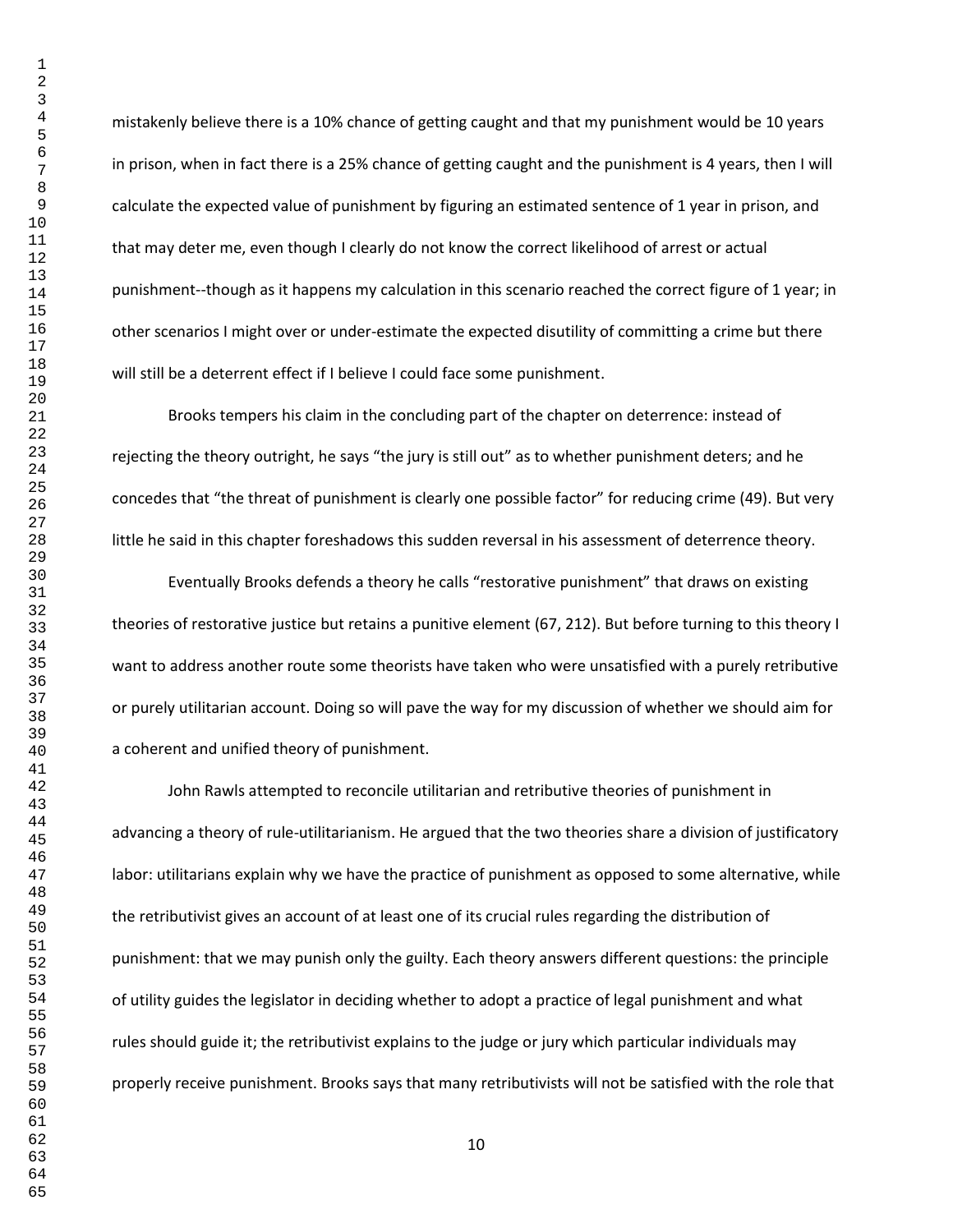Rawls gives to their theory: they might argue that the retributivist, too, offers a justification for the practice as a whole and is not concerned only with who is punished (91). While Rawls does not deny that there are retributivists who justify the institution as a whole, he says that the retributivist surely does not *need* to take the position that the essential purpose of having a practice of legal punishment is to "preserve a correspondence between moral turpitude and suffering"(Rawls 1955, p. 7). But according to Brooks' account of traditional retributive theory, that is precisely what a retributivist needs to do. This objection to Rawls' approach might be avoided if Brooks conceded, as he eventually appears to do, that one can be a retributivist of a sort without holding that the purpose of the state adopting institutions to punish is so that evil-doers suffer.

Brooks also argues that the utilitarian will not be satisfied with Rawls' account: Rawls does not leave any room for utilitarians to have a say in who gets punished and to what extent because, he says, Rawls thinks this is determined solely by retributive considerations (92). As a result, he finds Rawls' theory "incoherent": it relies on a utilitarian justification of the practice, but in distributing punishment "solely on the basis of retributive desert," "no offender is punished in order to contribute to beneficial future effects"(92).

But this mischaracterizes Rawls' position. For Rawls, the decision whether to have a practice of legal punishment, and the selection of rules that are employed for punishing, are for legislators to make. Legislators are permitted to invoke a principle of utility in selecting the rules and so the principle of utility *could*—and if he meant to defend rule-utilitarianism Rawls would say *should*--be used to determine the rules governing the distribution of punishment, perhaps with a mind to reduce crime, incapacitate, or rehabilitate. Conceivably for Rawls utilitarian considerations could enter into the determination not only that theft should be a punishable crime, but that the range of punishments for theft should be x to y years, a range the legislator might settle upon in part based on evidence that such a range could reduce future crime. Since utilitarian principles can be invoked by legislators, it is not true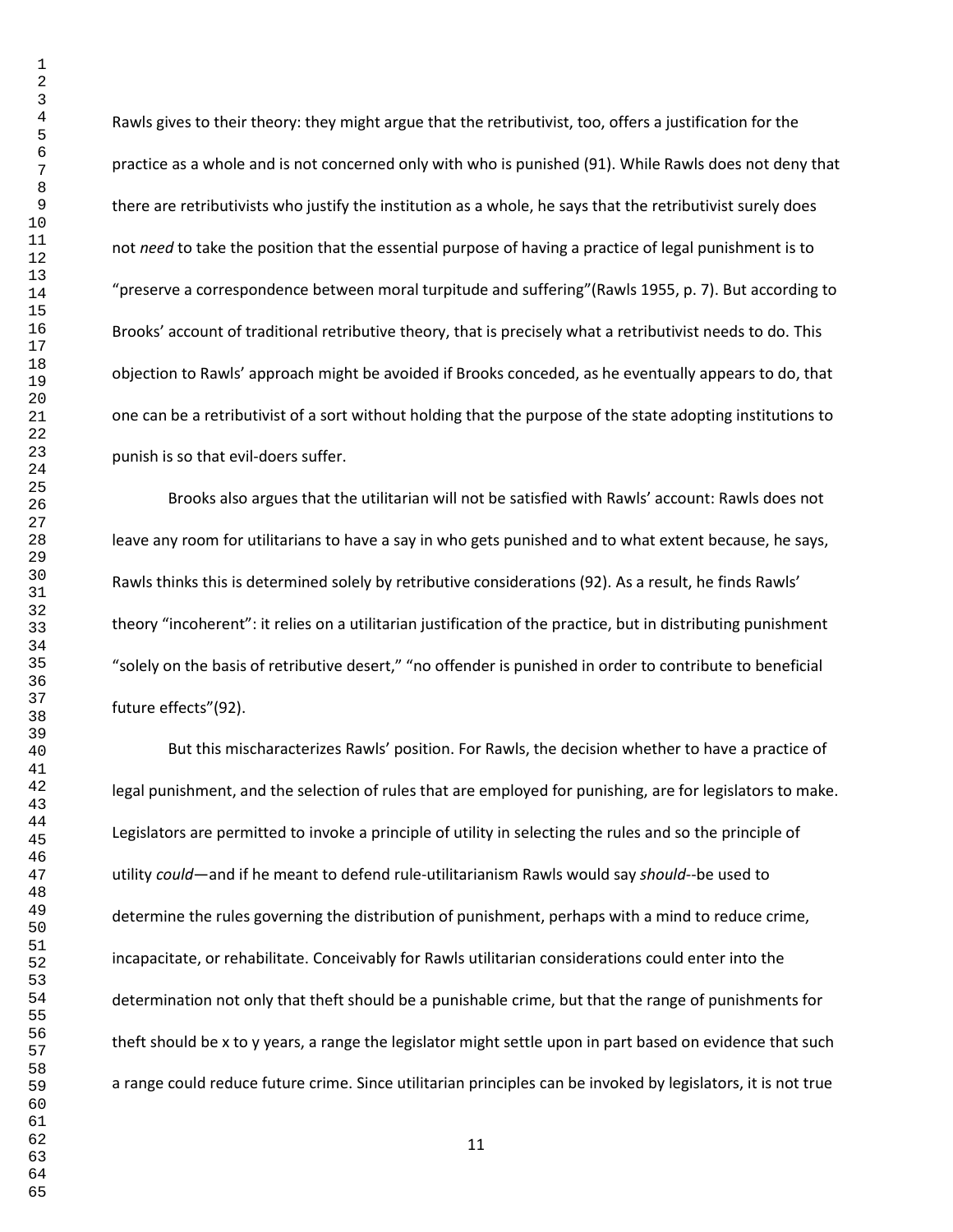$\overline{a}$ 

that no offender is punished in order to benefit society in the future. Even the rule that no one can be punished unless they are guilty is a rule the utilitarian legislator would adopt on utilitarian grounds: a practice that inflicted pain on or imprisoned innocent people would not promote social utility (Rawls 1955, pp. 11-12). The judge cannot decide to punish an innocent person on a particular occasion if doing so would increase social utility because he or she is bound by the legislatively imposed rules of the practice; but those rules themselves can be selected because they, in Brooks' words, "contribute to beneficial future effects."

Rawls' position might seem incoherent if it was the case both that (1) on his view the retributivist insists not only that we punish only the guilty but that punishment must be proportional, and (2) the utilitarian legislator would not propose a sentencing scheme that required proportional punishment. In this scenario, one aspect of the practice—the insistence on proportional punishment might conflict with the practice's goal of reducing crime or otherwise increasing social utility. As to the first condition: Rawls at one point says that "[w]hat retributionists have rightly insisted upon is that no man can be punished unless he is guilty, that is, unless he has broken the law"(Rawls 1955, p. 7). Conceivably he could think that a retributivist need insist only on this and not on proportional punishment. But Rawls also says that on the retributive view "[i]t is morally fitting that a person who does wrong should suffer in proportion to his wrongdoing"(Rawls 1955, pp. 4-5). So let us assume Rawls thinks that a proportionality rule *is* an essential component of retributivism. The position could still be what Brooks might regard as coherent if a proportionality rule could be justified on utilitarian grounds, and that is not inconceivable.<sup>9</sup>

But even if it could not, we need not see Rawls' rule-utilitarian approach to punishment as an

 $^9$  Bentham uses the principle of utility to justify proportionate punishment, see Bentham (1914), Pt III, Ch. 2; and Bentham (1988), ch. 15, §§7-8.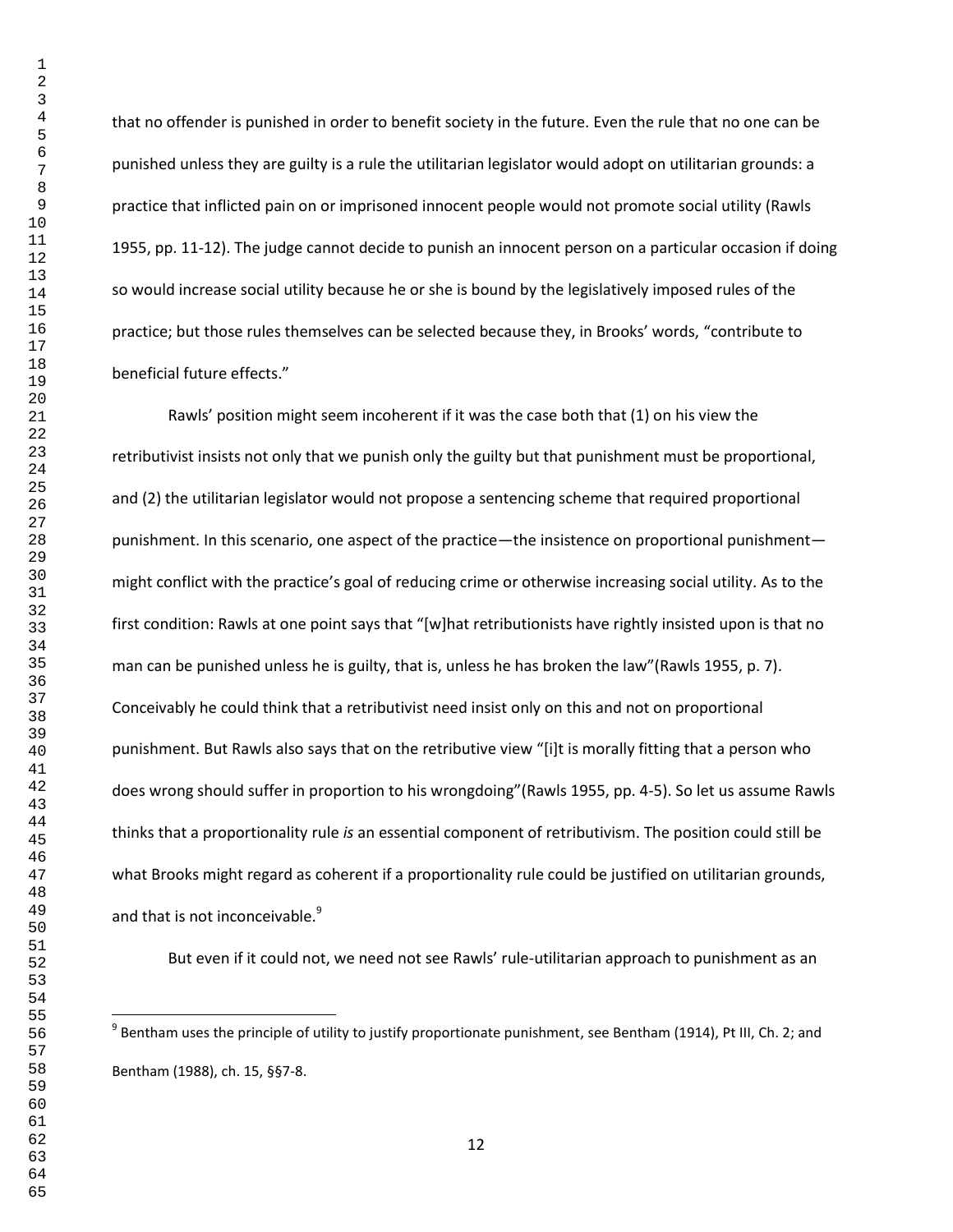incoherent instance of a utilitarian theory, or as incoherent in a way that is deeply problematic, unless we agree with Bentham in regarding the principle of utility as what I shall call a 'totalizing' theory'--a theory that captures the entire truth of a practice and that must be used exclusively to settle all questions that the theory is capable of addressing; and that is certainly not Rawls' position. Rawls says not that legislators necessarily invoke utilitarian principles, only that they may. His position is that we must appeal to the rules of a practice if we are to engage in the practice and that the principle of utility may and should guide legislators in formulating those rules. But on the practice conception that Rawls articulates, there is no reason to rule out the possibility that the practice of punishment can include some rules that are selected because of a commitment to other principles besides utility, such as justice and fairness; and that some rules may have no other justification than 'this is how we have always done things'. Practices like punishment are the result not only of principled reflection but of custom and compromise. Rawls himself suggests that the rules of a practice are not necessarily the best that can be imagined.<sup>10</sup> He is not saying, of course, that we should never review the rules of our practices and subject them to criticism, or that one should always accept the practices of one's society.<sup>11</sup> On Rawls's practice conception, the practice of punishment need not be guided by a single monolithic principle, although according to the rule-utilitarian account of the practice we ought to distribute punishment with an eye towards promoting social utility. The practice may be incoherent in the specific sense that it pursues goals and embodies values (utility, justice) that sometimes conflict. But, I will argue, the practice depicted by Brooks' theory is incoherent in a similar way (Section III); and I will suggest that this sort of incoherence is not deeply problematic (Section IV).

Negative retribution is another possible hybrid theory; it holds that the retributivist tells us who

Cf. Rawls, p. 26 (imagining that baseball might be better with a rule allowing 4 strikes).

Rawls, p. 32 ("There is no inference whatsoever...").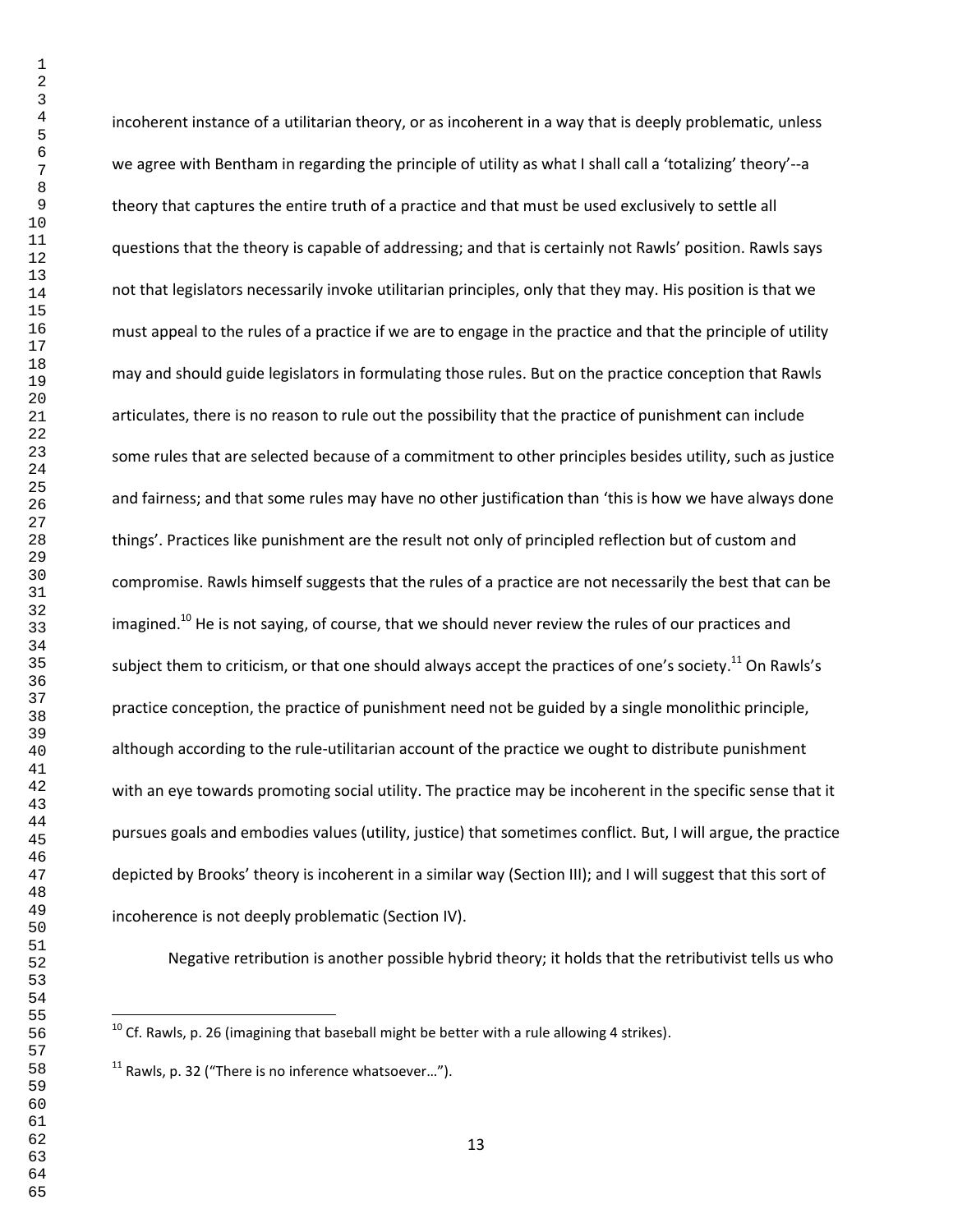we may punish—only the deserving—but how much punishment we inflict or whether we decide actually to punish the deserving is determined with regard to consequences. In contrast, a positive retributivist might insist we punish all those who are deserving of punishment: desert is not merely a necessary but is a sufficient condition for punishing (97). Brooks prefers negative retributivism because he does not think we should punish in a particular case unless doing so will be helpful and constructive (97): we should not punish merely to be vindictive or restore the balance of good and evil in the world. But another position is available—a positive retributivist position of the sort I take Hegel to defend. On this view, we must punish all who are deserving, but we may still take consequences into account in determining the mode of punishment.<sup>12</sup> Where a crime was committed but there is little need for deterrence or incapacitation, Hegel could support minimal punishment that imposes little cost on the criminal or society but that still expresses condemnation and vindicates right. Whereas the negative retributivist would sometimes not want to punish the deserving, on Hegel's view we would always punish in some way, perhaps only with a verbal reprisal. The reason Hegel gives for why we always must punish is not that we must respond to evil because God demands it, but that unless we punish wrongdoing, we fail to vindicate right (Hegel 1991, §218 Addition: "[I]t would be impossible for society to leave a crime unpunished, since that would be to posit it as right"). Unfortunately Hegel is not very clear about this argument and there are different ways to construe it. It might be understood as a conceptual or logical argument: declaring that an action is a crime just means that anyone who performs that action must be punished—not necessarily with a prison sentence, of course--but in *some* way (see Cooper 1971). But it could also be construed as a sort of consequentialist argument: if we do not blame a culpable person who commits a crime it is as if what they did was not wrong and we should not send that message, our rationale being that a society that upholds rights is better than one that does not—in

See Hegel (1991), §218, Addition; discussed in Tunick (1992a); and cited in Brooks, p. 138.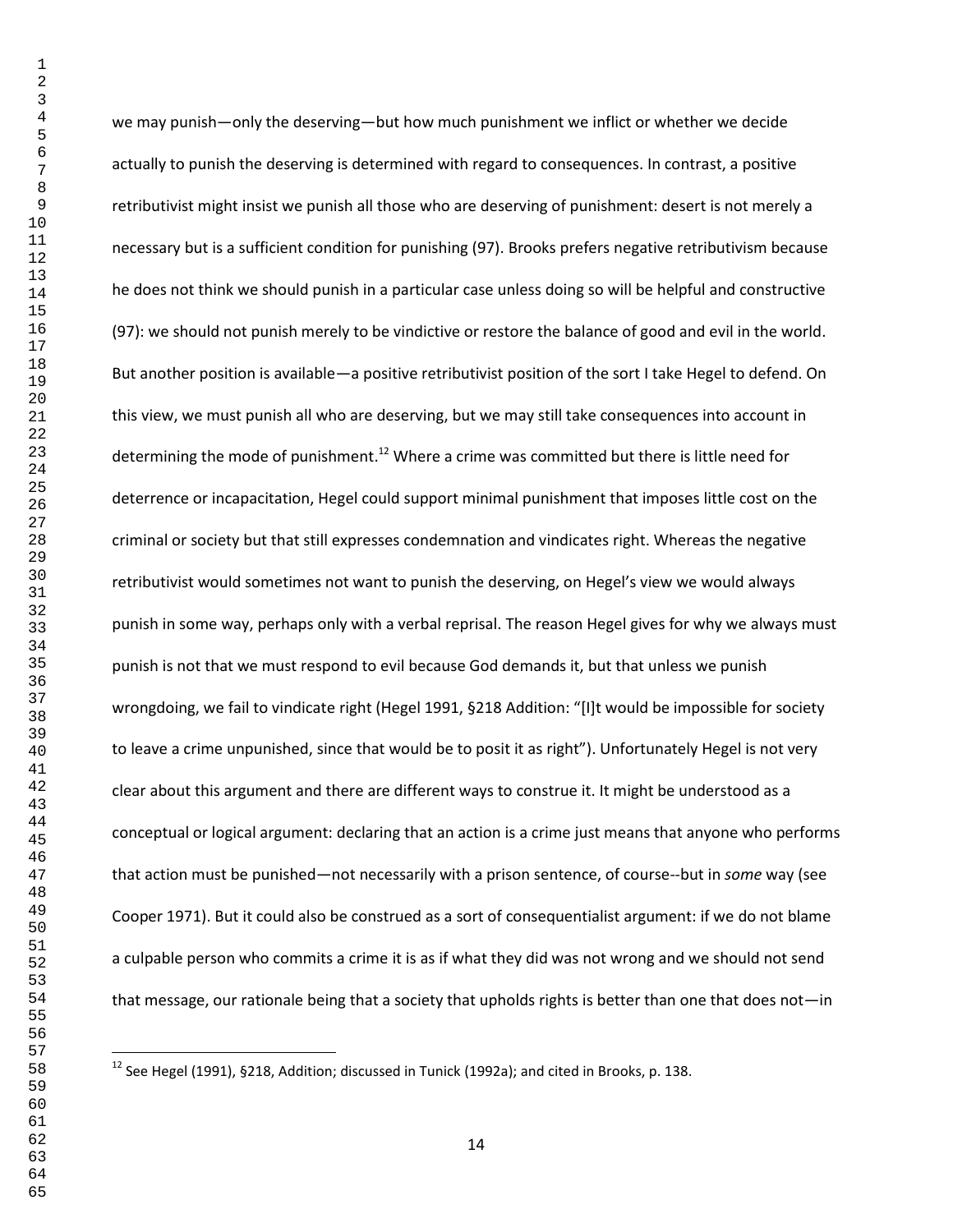the former society, Hegel would say, people are more free.

Brooks raises an objection to positive retributivism: it cannot justify pardons even of someone whose punishment would cause a civil war (97). It is true that positive retributivists might insist that we punish even in this case, though they might insist only on minimal punishment. But they are not helpless to pardon, at least when the pardon would be supported by retributive reasons, as when it is uncertain whether the criminal was guilty and deserving. Nor is the retributivist precluded from granting mercy: mercy is not consistent with the positive retributive position that all who are guilty must receive some punishment; but positive retributivists could regard this demand to punish as prima facie only, one that could give way for a compelling reason or competing value—as long as they do not insist that retributivism must be a totalizing theory.

#### **III. Brooks' 'unified' theory**

Brooks says that the standard and "widely shared position" is that we must choose either between retribution or deterrence and that there is no middle ground (125, 123), and that it would be "incoherent" to take a pluralist view, as does the Model Penal Code, that appeals to multiple goals at once even though those goals may conflict (125). Yet Brooks seeks a pluralistic approach himself. But he says we require something other than the Model Penal Code, which is insufficiently principled: "we require coherent pluralism"(132). To explain why, he appeals to a metaphor: coherence is needed to make sure "the cake is edible" and not just a hodgepodge of our favorite ingredients (132). Brooks asserts that his new, "grand unified" theory of punitive restoration is coherent (133) while incorporating multiple goals (126); it brings together "desert, proportionality, and other penal goals" in a "larger unified framework" (133). I now turn to his theory. I will argue that by touting it as unified and coherent, Brooks deflects us from the theory's internal tensions.

Brooks thinks we need to be forward-looking and consequentialist in determining whether we should have the practice of punishment and how punishment should be distributed. He does not think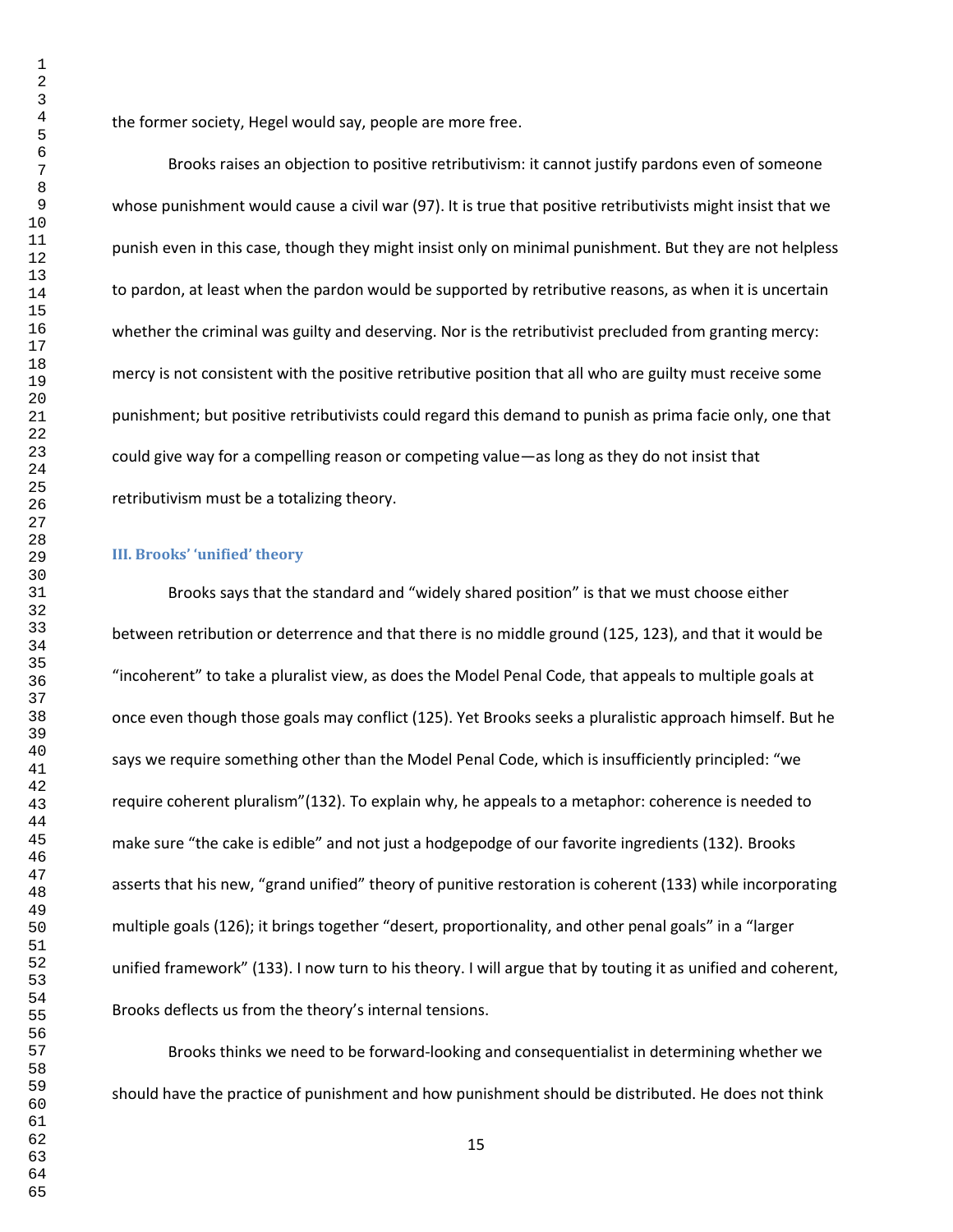we should punish to be vindictive or to respond to evil or to stigmatize—punishment should not be a morality play. He argues instead that we should punish with a view to restoring society—the criminal, the victim, and the wider community.

Brooks believes a significant cause of crime is that people do not feel they have a stake in society. For what he calls "compelling evidence" in support of this stakeholder theory he cites the final report of the Riots Communities and Victims Panel (146), which examined the causes of rioting that broke out across England in August of 2011 and pointed to the need for people to be given more opportunities to live positive lives. But if the Panel chair is correct in observing that the August riots "were unique,"<sup>13</sup> then the Report may not provide compelling evidence for why people commit crimes in ordinary times, or non-economic crimes such as DUI's, crimes of passion, rapes and other sexual offenses, and crimes motivated by greed rather than a feeling of marginalization or alienation. But I will leave aside the question of whether the stakeholder theory has sufficient empirical support.

Brooks' point is that society should seek to reintegrate criminals back into society (65). Given this goal, we might think prison is not an ideal punishment; indeed some proponents of the theory of restorative justice that Brooks draws on recommend penal abolition (64). But Brooks calls his theory not restorative *justice* but restorative *punishment*, in part because he thinks we will need prisons to deal with serious crimes (67). Brooks does not rule out even the death penalty, though he says we should be slow to conclude that a criminal is beyond rehabilitation (61).

Restorative punishment seeks also to restore the victim. Brooks could be clearer about what that means. It might refer to restitution--to having the criminal pay back what he took from the victim- though that raises the question of how one restores a victim of a non-property crime such as rape or

Riots Communities and Victims Panel (2012), "Forward," available at

http://webarchive.nationalarchives.gov.uk/.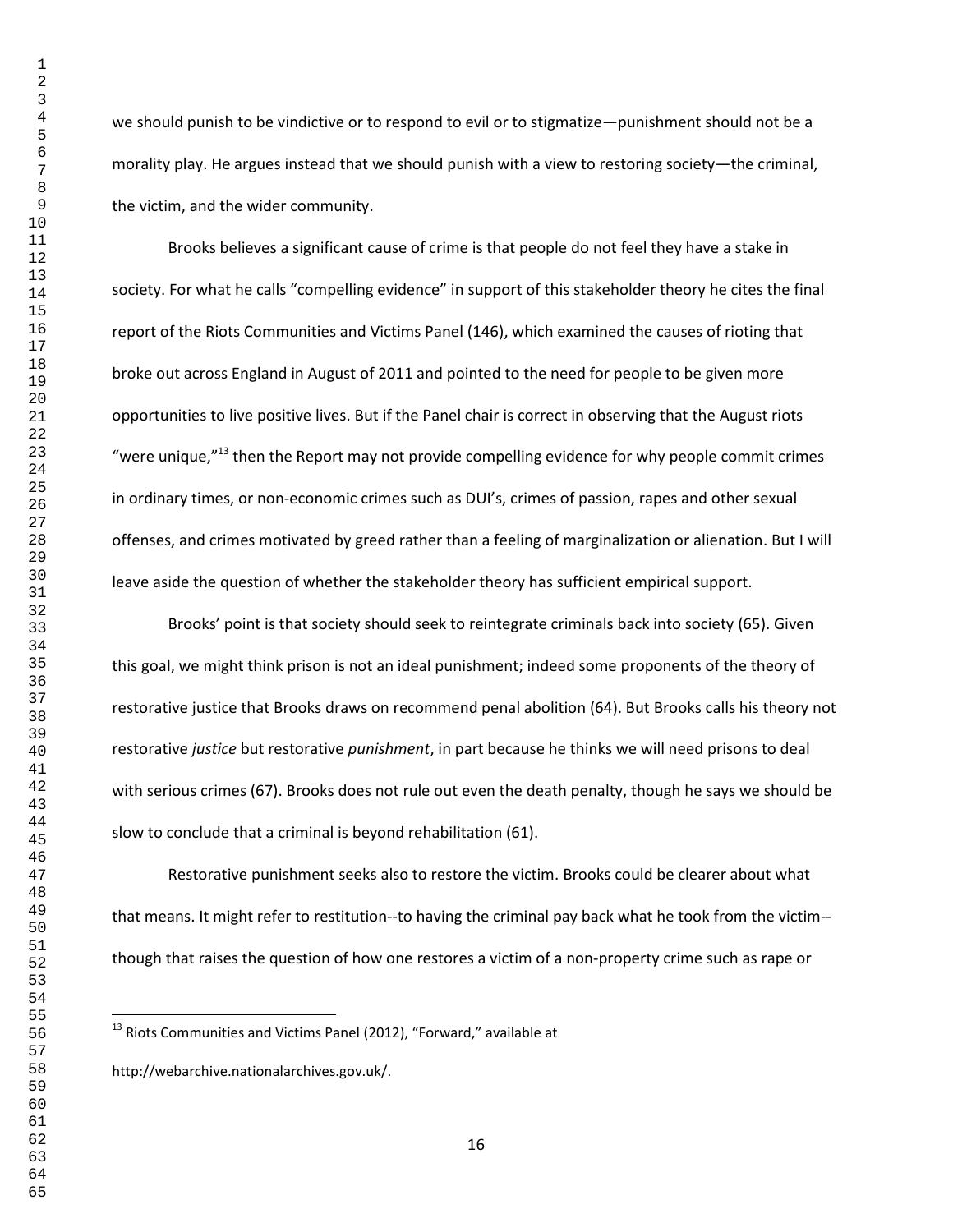murder. Brooks sometimes suggests that it also means restoring the peace of mind of the victim and providing them justice. He says that rape should be punished more than battery because punishment should be proportional to the violation of the right, and the victim of rape may be deeply affected (207). As this passage intimates, other factors besides what best reintegrates the criminal are relevant for Brooks in deciding upon a punishment. Brooks still sees a role for desert, culpability, punitive measures, and proportionality in a criminal justice system, considerations usually regarded as retributive.

Brooks attempts to reconcile his view that punishment is not a morality play, or the imposition of a moral judgment, with his view that it incorporates retributive concepts of desert, culpability, and proportionality by construing these concepts as morally neutral. Desert is based on "illegality and not immorality" (130) and punishment expresses disapproval not of criminals' moral wrong-doing but of the threat they pose to legal rights.<sup>14</sup> For Brooks the reason we have the practice of legal punishment is to protect legal rights, ultimately so that the community can survive (127-8). Brooks then applies this theory to questions of distribution by saying that the punishment for a particular crime should hinge on the "importance of the rights violated"(129). If no rights are threatened, punishment is not justified (129).<sup>15</sup> If we can protect rights without punishing, we need not punish (130).

To truly shed punishment of its moral baggage Brooks might have said that we punish not those who deserve punishment but those who have standing to be punished—but he is unwilling to do

 What about victimless crimes in which no right is violated, such as prostitution or drug use? Brooks appeals to the idea of a stakeholder: people have a stake in living in a society where these activities don't occur (cf. 79-80). Later he argues that these offenses may after all "represent potential threats to rights" (139). How? Brooks responds with the unexplained view that the prostitute or drug user threatens "the violation of rights of … themselves" (140).

 In this respect his theory resembles that of J.D. Mabbott (1939), who expressly disavows the view that we punish to morally blame. Cf. Husak (2008), p. 89 (characterizing Mabbott's view as "legal retributivism").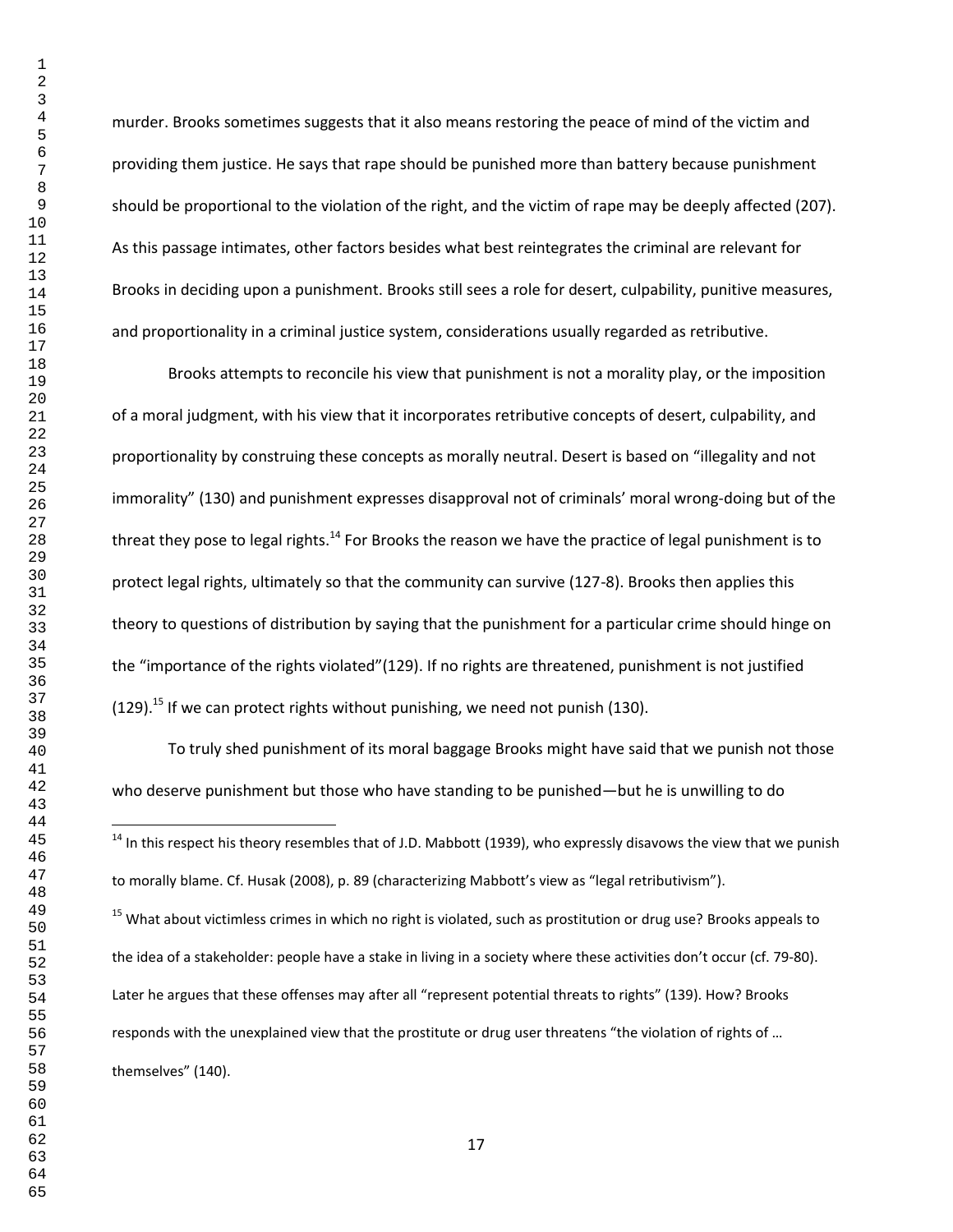without the idea of desert; and it is unclear he succeeds in eliminating moral judgments from his account of punishment. We have seen that Brooks criticizes negative retributivists because he thinks they might punish a thief more than a murderer and that would be wrong because "murderers deserve greater punishment"(34). He does not want us to regard this as a moral judgment: we punish not immoralities but illegalities, and punishment is proportional not to the evil committed but to the importance of the right being violated. Yet we punish murder more than theft not because it is more illegal to murder, but because murder causes more harm, and that involves a moral judgment. Brooks would explain that we punish rape more than battery because the right not to be raped is a more important right; but in explaining why it is, one would invoke moral considerations including the value of personal autonomy. We punish adults more severely than we punish juveniles for the same crime, and do not legally punish infants, not because violations of rights by adults are more illegal, but because adults are more culpable than juveniles and infants are not culpable or blameworthy at all. The moral considerations underlying the 'punishment as morality play' view that Brooks had rejected seem also to enter into his account of how we should punish the crime of domestic abuse. He refers to the need for "custodial sentences" in cases of serious crimes (197), which need not involve a "punitive response" intended to morally judge; but he also says we can adopt "more punitive possible outcomes" when doing so would best secure the "restoration of rights" (146). Unfortunately what Brooks means by restoration of rights, as opposed to prevention of future rights violations, is unclear. But he says it can involve a punitive response (132; 197, "our restorative effort is also punitive") and punitive measures, he implies in one passage, are measures which "inflict pain for its own sake"(196). One gets the impression that it is not just because we need to incapacitate or deter that Brooks insists we still use prisons, and even allows for the death penalty, and calls his theory restorative punishment as opposed to restorative justice.

Though Brooks attempts to remove the tension between retributive and utilitarian goals so that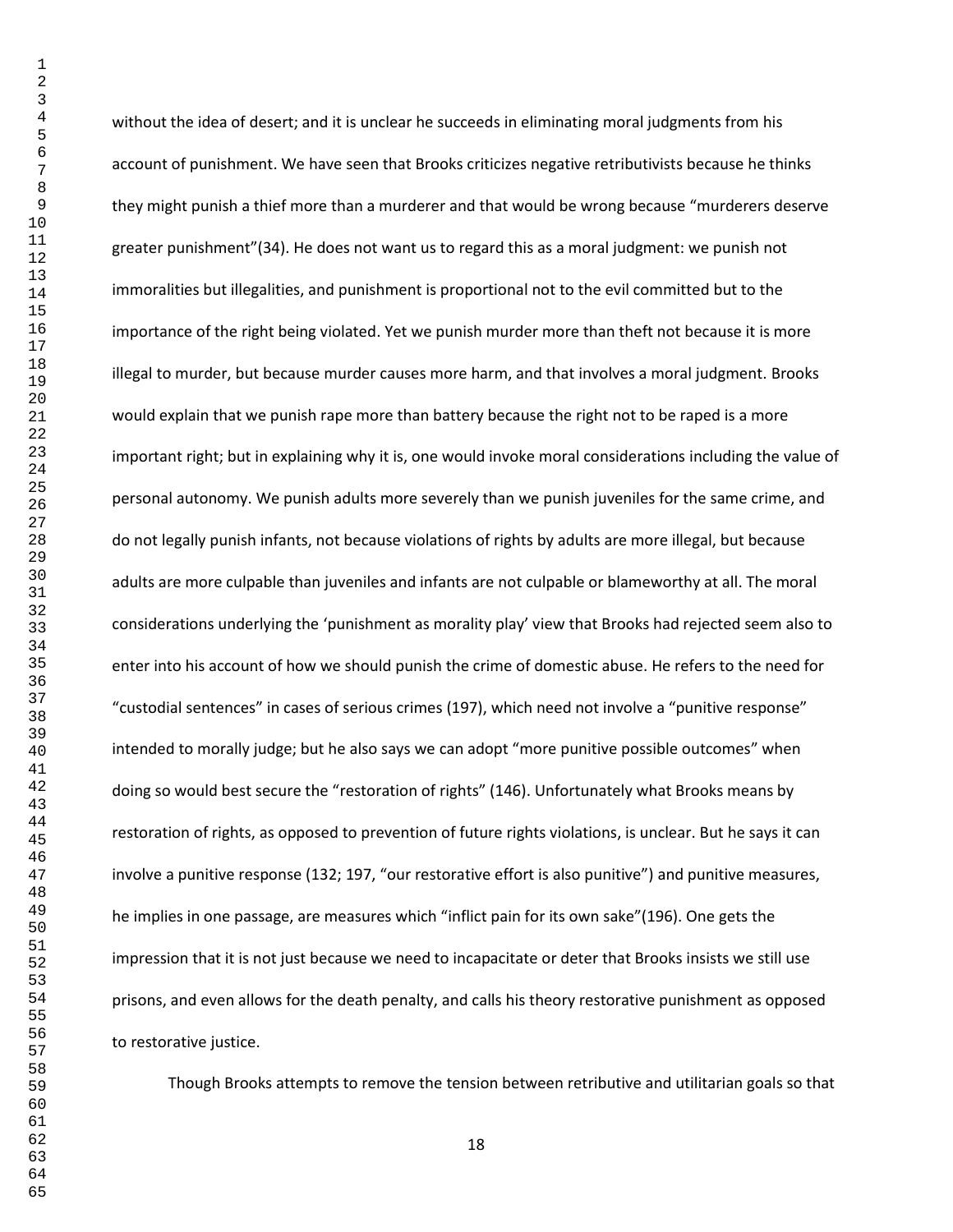he can say his theory is unified and coherent, the goals his theory incorporates—to rectify past wrongs by restoring rights, which can require a punitive element, and to prevent future rights violations (131-2, 170) and reduce crime (213), can be in tension. Consider the question of how Brooks would deal with a 14 year old who commits murder. His theory insists that punishment be proportionate to desert, and Brooks recognizes that children are not as responsible as juveniles, who in turn are not as responsible as adults (175). Yet the 14 year old may pose a danger to society, and punishing him could prevent future rights violations and reduce crime, and so Brooks allows that in exceptional cases juveniles may be treated as adults (176-7). We are led in two different directions by goals that in this case conflict.

In seeing the goal of punishment as protecting rights by preventing future rights violations, Brooks' theory would seem to support the use of wildly disproportionate punishment, such as that meted out by Alexander's "Doomsday Machine," which zaps into oblivion people who intentionally commit a crime no matter how serious the crime in order to achieve a society with zero crime (Alexander 1980). But the theory also insists that punishment must be proportionate to the importance of the right being violated, which suggests that we should zap people who attempt murder but not those who trespass. Yet Brooks' theory also holds that punishment reintegrates the criminal into society, and that suggests that nobody should be zapped. The theory again pulls us in different directions.

As a final example consider the question of how much restorative punishment would be assigned for someone who steals \$1,000 compared to someone who steals \$50,000. There is a violation of a property right in both cases. Is the loss of \$50,000 a loss of a more important right? One might think that the very same right is involved and that both crimes are equally illegal, and so the theory might suggest they would receive the same punishment. Yet the theory also has us consider which punishment would best reintegrate the criminal into society. In doing so, the decisive factor in setting a sentence may be whether the thief had a drug addiction or is unemployed or otherwise alienated from society,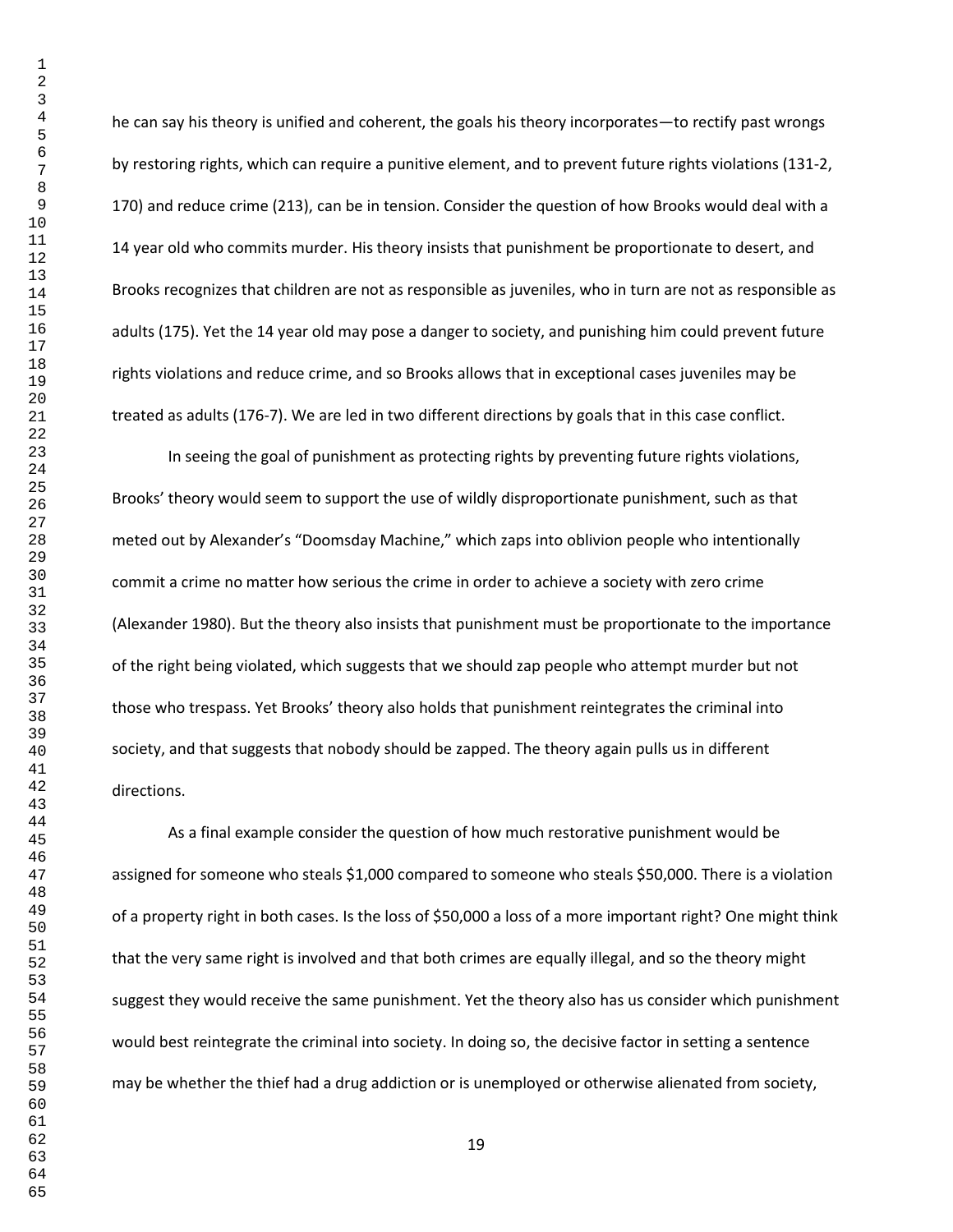$\overline{a}$ 

not how much was stolen.<sup>16</sup> And yet the theory also seeks to restore rights, and if this means providing restitution, whether one of the thieves had a drug addiction would be beside the point: whoever stole more must payback more. The different goals the theory points to recommend different punishments the same difficulty faced by defenders of the pluralist approach of the Model Penal Code from which Brooks wants to distinguish his own theory.

I do not think Brooks has provided a unified and coherent theory; in the next section I consider whether that is deeply problematic. But first I want to briefly address a further question: Why should we prefer the theory of punitive restoration to competing theories? In other words, what *grounds* the theory? Brooks does not explicitly address this and apart from his cake metaphor we are left with occasional passages that offer reasons for endorsing the theory. At one point he says he prefers his unified theory to expressivist or retributivist theories because there is no essential difference between those two theories, which he thinks is a 'problem' his theory avoids--but that argument is hard to fathom (177-8). On several occasions he appears to defend the theory of punitive restoration because it recommends a policy that the public wants. For example, even though Brooks has a favorable view of rehabilitation, and cites a study suggesting that reconvictions using a rehabilitative system could decrease 5-10%, which he says is roughly twice the effect of deterrence (59), he rejects a rehabilitative approach because for the most serious violent crimes it "does not have wide support" (63). We have seen that Brooks rejects a theory that could punish a thief more than a murderer, because "most of us do think" murderers deserve more punishment than does a thief (34). He criticizes the harm principle because he thinks it has difficulty accounting for victimless crimes (10), and while the advocate of the harm principle might therefore criticize the punishment of victimless crimes, Brooks responds that the

<sup>&</sup>lt;sup>16</sup> Brooks, 136: a thief who engages "in crime to support his drug and alcohol dependency" should be treated differently than a thief without such a dependency.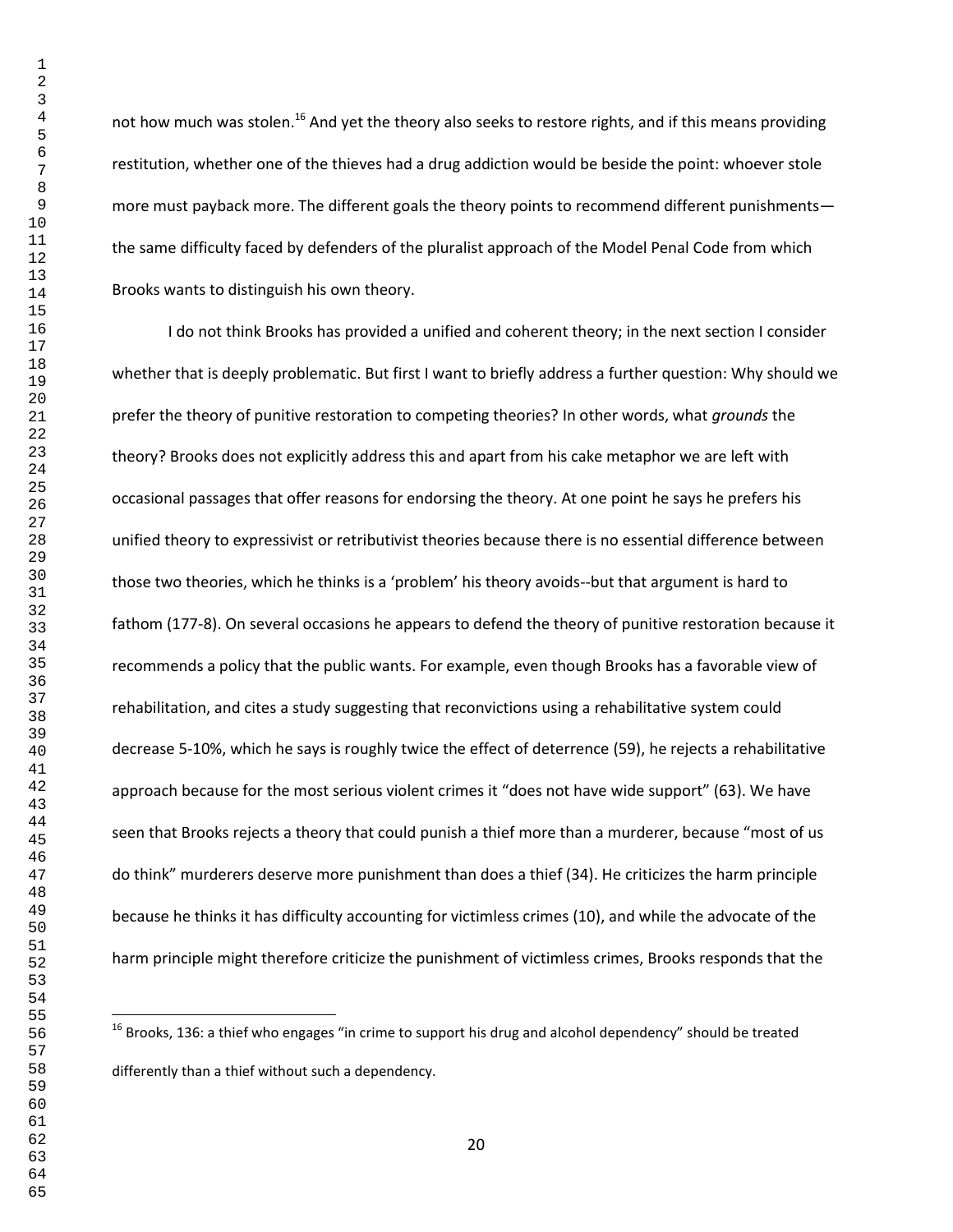view that there should be victimless crimes is "widely endorsed," and so the harm principle fails (10). One of his reasons for arguing that domestic abuse is worse than violence against strangers is that "most will argue it is worse"(190-1); and Brooks thinks victims should be brought into the penal process by noting that this is what people are now demanding.<sup>17</sup> While it would be uncharitable to conclude from these passages that Brooks ultimately thinks we should base our theory and practice of punishment on public opinion polls--especially since he rejects traditional retributive theory because he thinks the judgment about what punishment "evil" deserves is subjective--he does not provide any other clear basis for choosing one theory of punishment over another.

Even if his theory reaches a conclusion we agree with, Brooks does not show that it provides a more compelling reason for reaching that conclusion. Most theorists of punishment would agree that we should punish juveniles less than adults. For Brooks the reason is that juveniles should be seen as stakeholders and we should not punish them in a way that makes them less likely to come to realize they have a stake in society (177). The traditional retributivist would punish juveniles less because they are less culpable; the deterrent theorist, because they are less likely to be deterred as they are less able to assess risks (though on Brooks' view the deterrence theorist might want to punish them more, 178). And of course there are other reasons such as not exposing them to the dangers of adult prisons. Now suppose the juvenile who committed a crime has a fatal disease that will certainly kill him in a few months. He has no future stake in society and so the reason Brooks points to for not sending him to prison as an adult may have little if any force. But there are still compelling reasons for not punishing him as an adult, that only the other theories capture.

<sup>&</sup>lt;sup>17</sup> Brooks, 69: there is a "growing recognition for the need to bring victims back into the heart of the criminal justice system"; cf. 71: "it is thought" that we should include victims.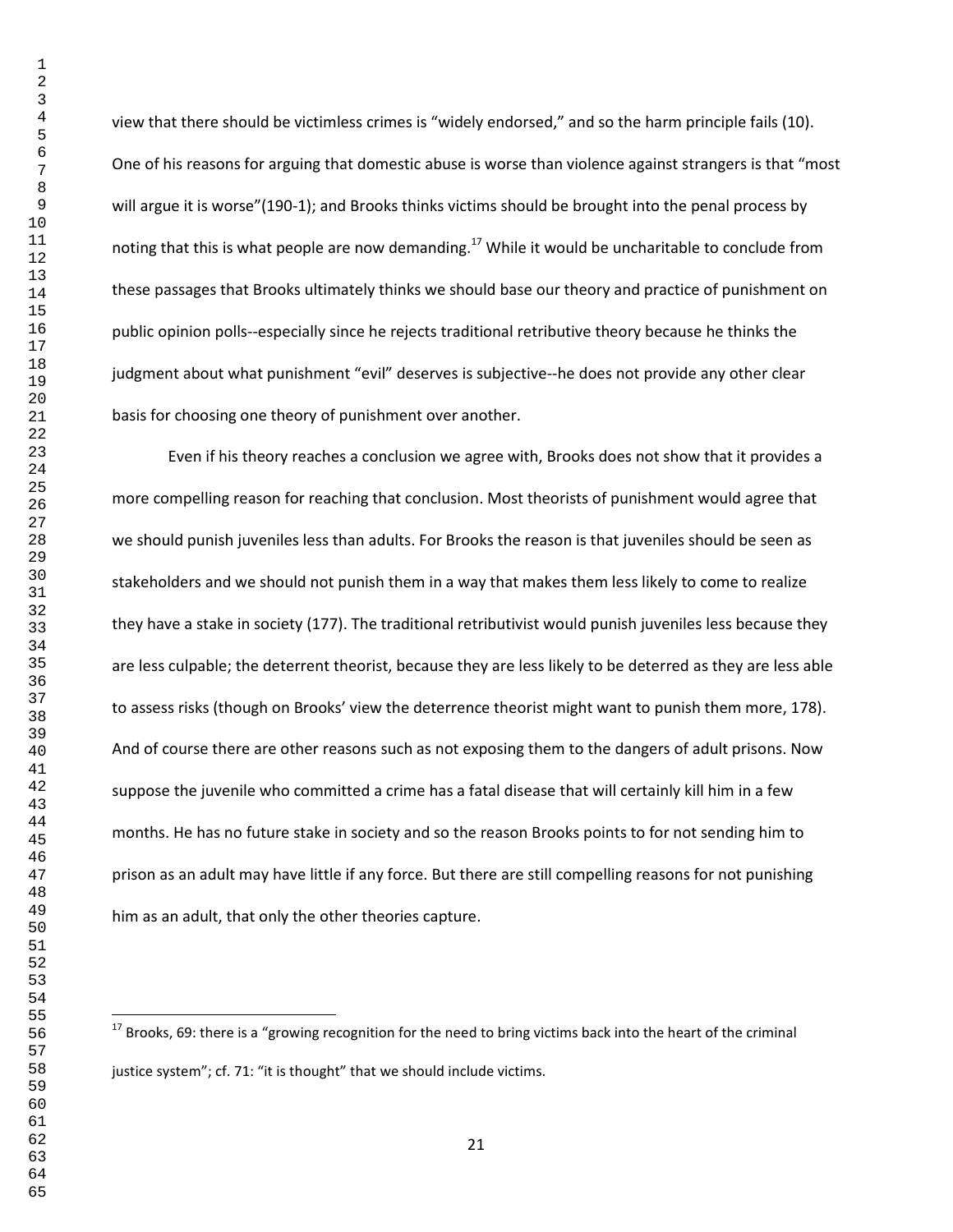I believe, like Brooks, that we must acknowledge that punishment not only serves but ought to serve a plurality of functions. For example, it can express blame (which can be an effective means to ensure that people comply with the norms of a civilized society); it can incapacitate dangerous people; it can deter people from committing crimes and violating rights; it can provide restitution to victims; it can reintegrate criminals into society; it can vindicate right by reinforcing the idea that certain behavior is not condoned. The first and last goals can be called retributive even though each can be understood as forward looking insofar as each points to future benefits that result when people comply with social norms and respect the rights of others. Some critics of retributivism may think that blaming is not a legitimate function of the state. Nietzsche at times suggests if not that this is an illegitimate function, that it is one a self-assured people could forego (Nietzsche 1974, §§276, 321). But one might respond that it is better for the state to have a monopoly on blaming than to leave this to private individuals, who are unlikely to make a coordinated and therefore measured response. Elsewhere I have argued that because of the coordination problem and in the face of new technologies that allow people's misdeeds to be memorialized and broadly disseminated, non-legal punishment by non-state actors, in contrast to legal punishment, is likely to be disproportionate and undeserved (Tunick 2013).

The question that now remains, and to which earlier sections have been leading up, is this: How can one intelligibly hold that we ought to pursue retributive and utilitarian goals in one and the same practice? Don't we need to choose between these theories? Don't we need a unified and coherent theory?

Many utilitarians would answer that question affirmatively. Utilitarianism is often thought by its proponents to govern all decisions about human action—it is thought to be a totalizing theory. Bentham writes that the only rational basis for deciding what we ought to do individually or collectively is to appeal to the principle of utility—it should be our standard on all matters (Bentham 1988, ch.1, §1).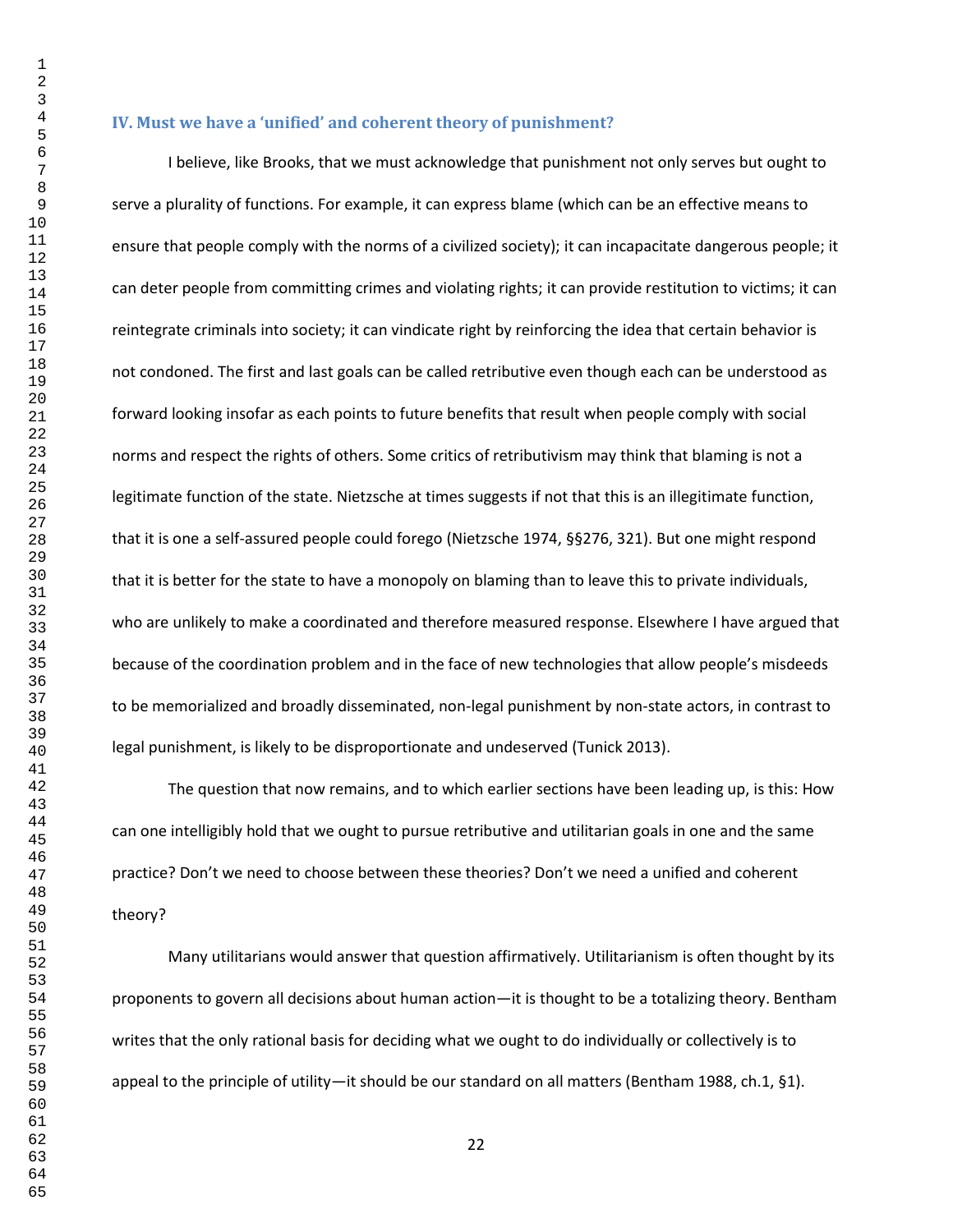Utilitarians sometimes say that to be guided by considerations other than utility or efficiency—such as fairness or justice—is to be irrational, inconsistent, incoherent, even unintelligible (Kaplow and Shavell 2002). The utilitarian theorist of punishment sees the principle of utility as providing an account of why we have the practice or what it's general justifying aim is—to increase social utility--and uses that account to determine whether actions taken from within the practice are promoting the purpose of the practice or whether we have strayed from that purpose. When faced with ethical objections to pleabargaining, or an entrapment defense, or the death penalty, the utilitarian would have us consider whether these features of the practice in fact promote social utility: if they do not, we should abandon them. (For rule-utilitarians, though, the principle of utility is not permitted to provide a guide to a judge or jury in deciding whether a particular individual should be punished or punished in a certain way: they must be guided by the rules adopted by lawmakers.) That critical power is something Brooks sometimes fails to recognize. He notes that deterrence theory is associated with utilitarian theory (35-6), but he tends to treat it as a stand-alone reason for punishing rather than as part of a general theory. Brooks criticizes deterrence theory because he says it would recommend executing thieves if that is what would best deter theft (167). But had he linked deterrence theory to its utilitarian foundation he could have allowed that a utilitarian might regard execution for stealing as over-punishment. The utilitarian would choose only punishments that effectively deterred with the least cost.

If one adopts utilitarianism as a totalizing theory one must reject retributivism because it asks us to be guided by principles other than utility. It is certainly possible to adopt a forward-looking theory of punishment without being a utilitarian. Deterrent theorists *could* think we should adopt rules of punishment and perhaps even decide whether or how to punish particular individuals solely based on whether deterrence would be promoted, yet not be utilitarians because they do not think the principle of utility should guide us in all of our actions. It is doubtful, though, that such a deterrent theory would be persuasive if it ignored broader utilitarian concerns (as I just noted in explaining why a deterrent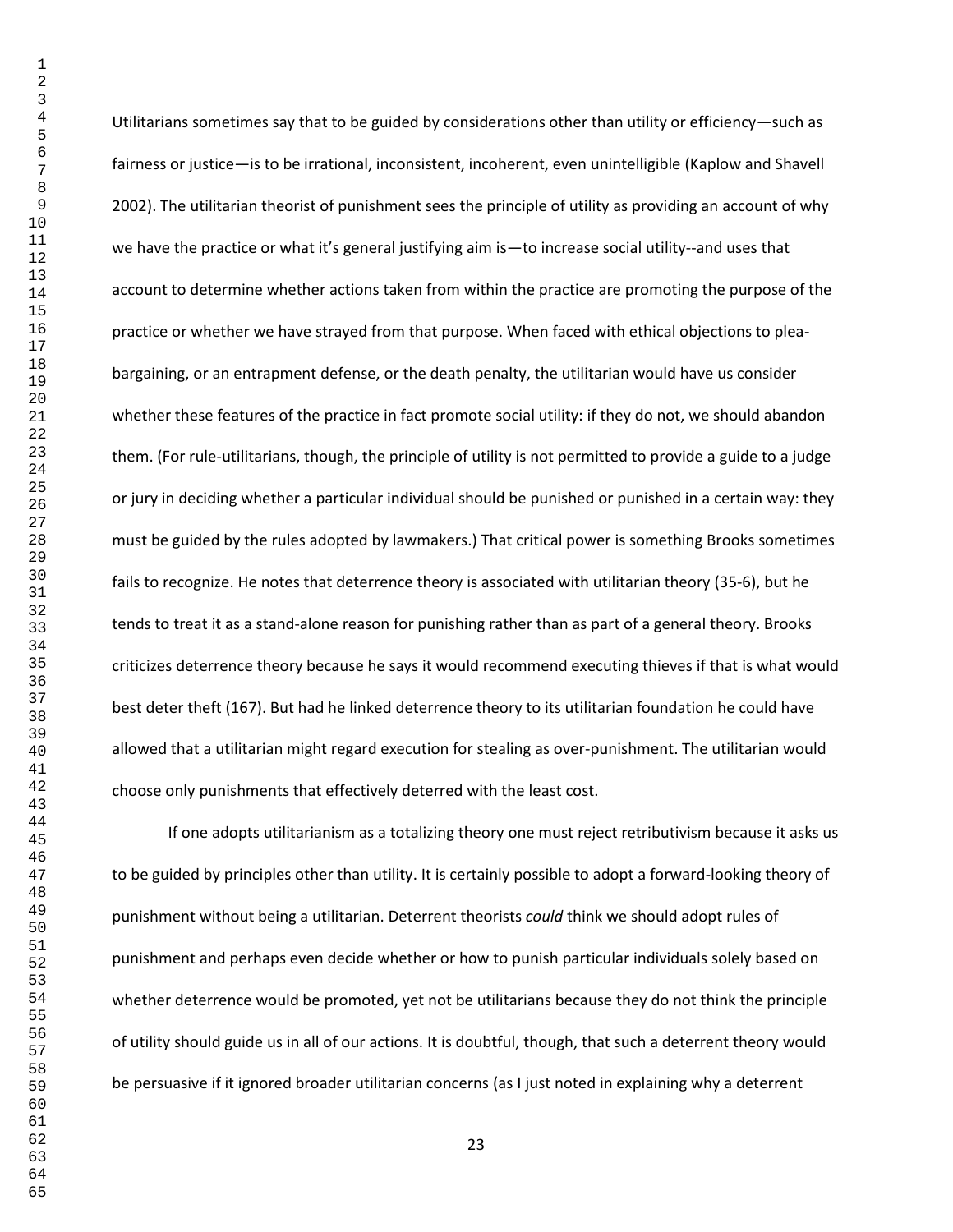theorist should oppose a death sentence for theft), or—and this is the point I want to emphasize-- if it ignored other accounts of why we punish.

A pure retributivist—one who adopts retributivism as a 'totalizing theory'--also provides a theory of why we have a practice of legal punishment: to mete out justice. The retributivist can invoke this account of the purpose of the practice to criticize features of the practice that diverge from this purpose. For example, the retributivist might criticize the practice of plea-bargaining insofar as it allows a guilty person to receive a reduced sentence for a lesser offense they did not actually commit; or the punishment of those who are insane; or 'Three Strikes and You're Out' laws which allow someone to be sentenced to life in prison for a non-serious third felony. In each of these cases the purpose of the practice—providing just deserts—is not being advanced.

There is a problem with a pure retributive theory, however, insofar as it takes as the general justifying aim of legal punishment the meting out of just deserts: it would be unreasonable to support a practice the purpose of which was solely to provide justice regardless of the cost (Kaplow and Shavell, 2002, pp. 308-310). Whenever we adopt institutions we cannot avoid assessing their value because it is impractical to maintain inefficient institutions that cost much more than they are worth. Even Kant, a traditional retributivist, recognizes this and distinguishes moral from legal punishment. Kant says there is a moral demand to punish all wrongdoers; but the point of legal punishment by the state is to prevent crime and protect rights, and so Kant says there is no point legally punishing someone who could not be deterred since doing so would not promote the purpose for which we have the institution (see Tunick 1996). Now if we do not think the pure retributivist's account of *why* we must have an institution of legal punishment that metes out justice is persuasive because it fails to weigh the costs and benefits of such an institution, the entire project may seem to fall apart: for why should we apply a theory about the purpose of the practice to questions that arise from within the practice if we find that theory unpersuasive? If we reject retribution as an account of the general justifying aim of punishment and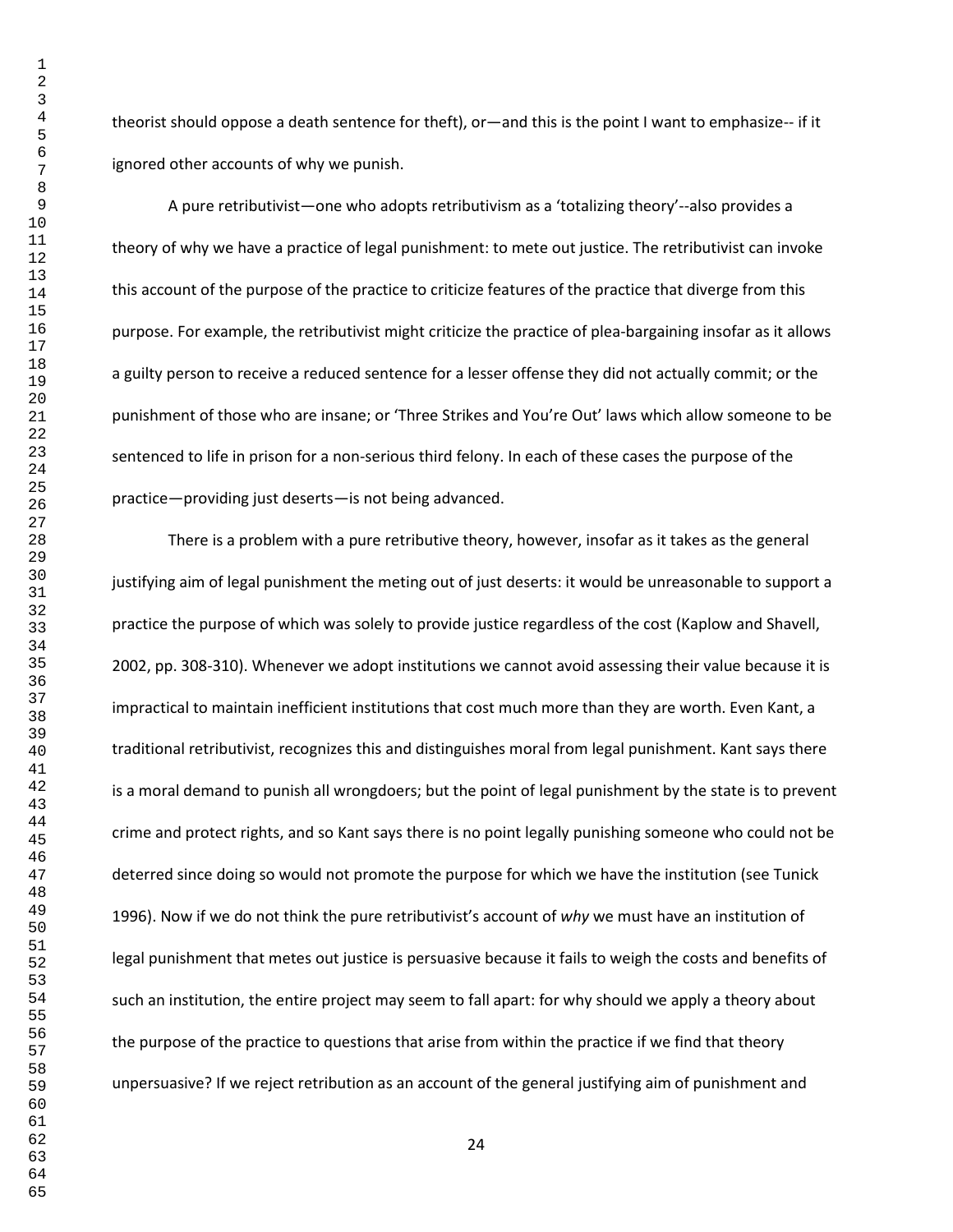instead adopt what appears to be the utilitarian view of that aim, must we reject retributivism?

As I have already indicated, I think the answer is that one can still meaningfully be a retributivist if one thinks that considerations of justice must be taken into account when we punish, such as moral demands that we punish only the deserving and culpable, and that punishment must not be disproportionately excessive, even if one thinks that a society would not be justified in setting up legal institutions to mete out justice unless those institutions provided benefits that are worth the cost, benefits such as preventing future rights violations. And one can think that the general justifying aim of legal punishment is to achieve some future good even if utilitarianism is not one's guiding philosophy on all matters. A pluralist approach to punishment recognizes that the practice serves multiple goals. A retributivist who adopts a pluralist approach would be consequentialist in a way, but not a 'cryptoconsequentialist' who adopts a totalizing theory such as utilitarianism.

One can recognize that punishment pursues multiple legitimate goals without endorsing an adhoc approach where one is a retributivist in the morning and a utilitarian in the afternoon, simply picking whichever theory provides the best rationalization for decisions one really makes just on gut instinct. A retributivist who accepts a pluralist approach will of course have to confront situations where the different goals of punishment pull us in different directions. A retributivist convinced that the death penalty does not protect rights or prevent harm more effectively than a sentence of life in prison may nevertheless defend its use on Adolf Eichmann because they think no member of the human race can be expected to want to share the earth with him in light of his war crimes (Arendt 1964, p. 279). But recognizing that a goal of punishment is to prevent future rights violations, the same retributivist might agree that the state may reduce the punishment of someone who cops a plea if they provide valuable information that can lead to the conviction of those who are engaged in far more serious offenses, even though this would fail to mete out punishment that is proportional to what they deserve for their crime; or they might not; it will depend on how they weigh competing values. There are difficult cases; but we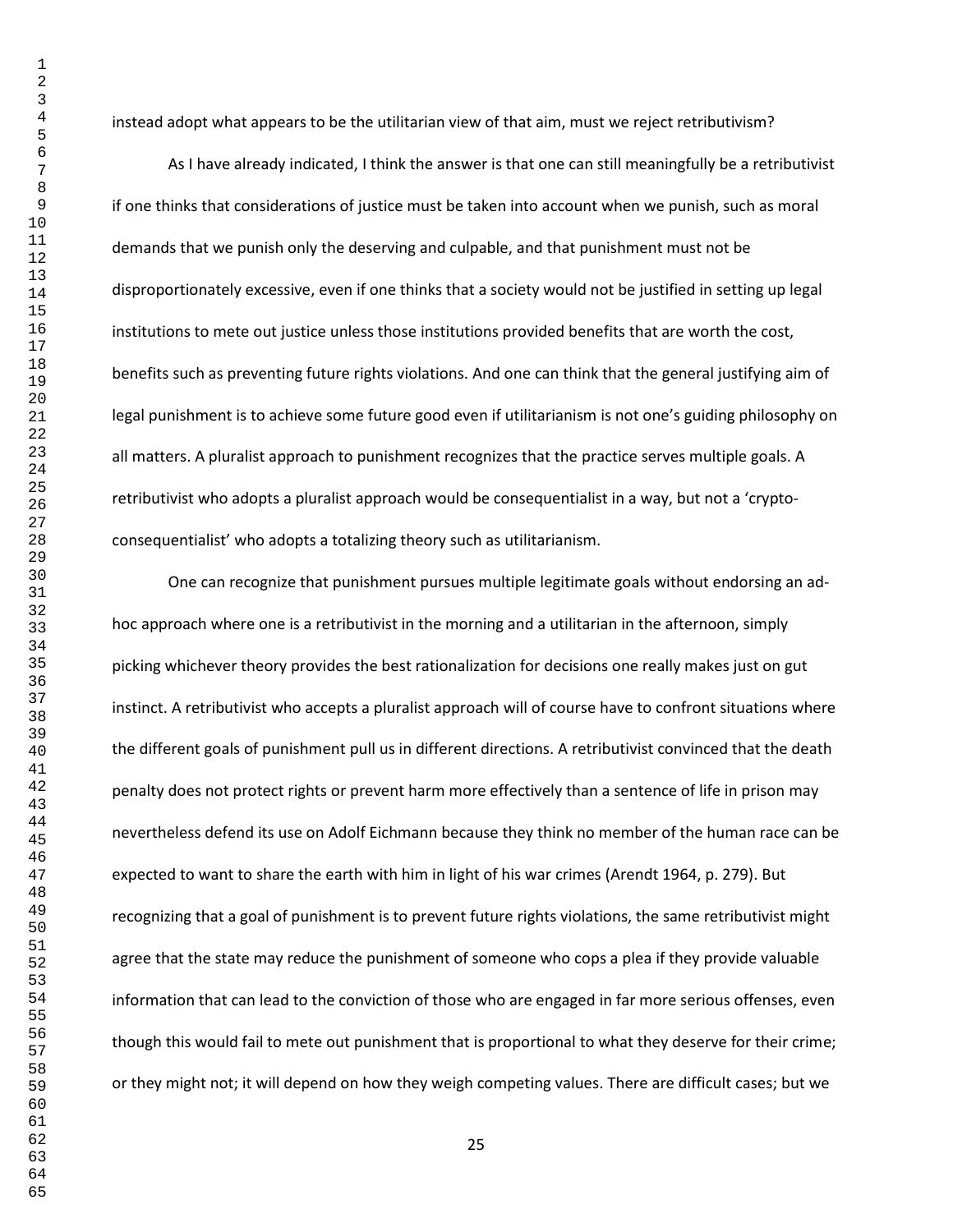should not blind ourselves to the difficulties that arise when legitimate values conflict merely because we desire coherence. Social practices as complex as punishment evolve over a long period of time as people legitimately pursue different goals and seek compromises; it would be remarkable if such practices reflected only a single set of coherent goals. I believe we need to reject totalizing theories of punishment such as Bentham's utilitarianism or 'pure retributivism'. The theories we are left with depict a practice that is not coherent, but I think this incoherence is unavoidable and not deeply problematic.<sup>18</sup>

#### **V. The exposition**

As I noted in the introduction, a primary goal of Brooks' *Punishment* is to provide a critical guide to theories of punishment to a wide audience including students coming to the topic for the first time. I now want to return to this point and express some reservations I have about what in many respects is an engaging work.

The book sometimes gives the impression of being written in haste;<sup>19</sup> and some of its arguments are confusing. Brooks tries to show that punishment does not effectively deter crime by quoting a 2002 Bureau of Justice Statistics (BJS) study on recidivism that he says is supported by international studies also casting doubt on the link between time served and reoffending. But oddly, the quote says: "no evidence was found that spending more time in prison *raises* the recidivism rate"(42, my emphasis). The quote is accurate, but one would expect a study challenging the deterrent benefit of punishment to say the opposite: that no evidence was found that spending more time in prison *reduces* recidivism. The

For one elaboration of this view, see Tunick (1992b), chapter 5.

 A few examples: "Punishment need not be either retributivist, deterrent, or rehabilitative, but all at once"(211); "retributivists punish a criminal's moral responsibility for his act" (19); "[rehabilitation theories]'s possibility is potentially suspect"(51); "the fact that Cindy hurt the feelings of David is not itself a clear case of criminalization"(10).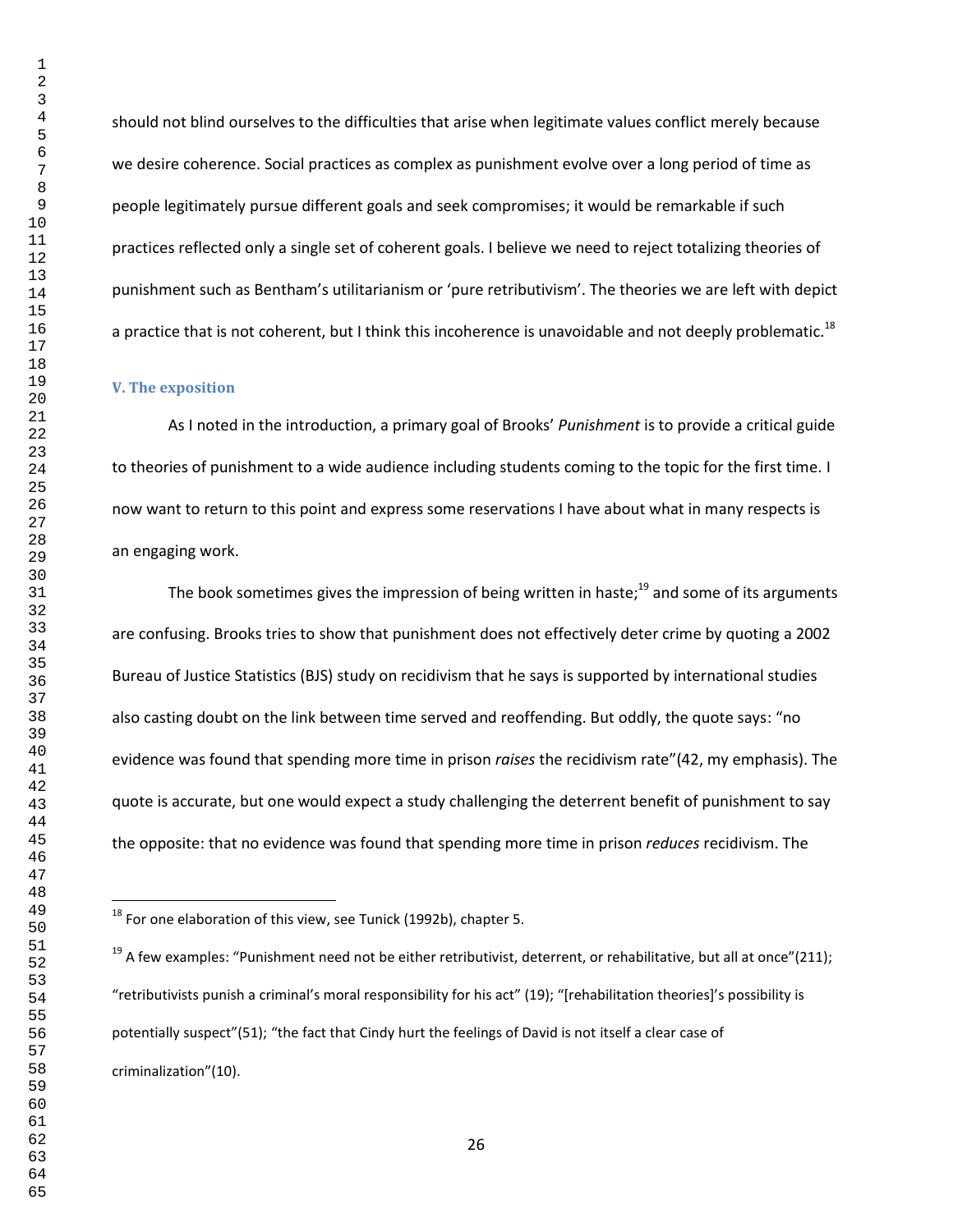study in fact goes on to say that those who served very long sentences (31-70 months) had a significantly lower re-arrest rate than those who served 25 to 30 months (Langan and Levin 2002, p. 11). Later Brooks acknowledge that recidivism drops for those in prison over a year but without mentioning that this was the finding of the BJS study (43).

Brooks' account of retributive theory may also confuse the neophyte student. In addressing Michael Moore's argument that the retributivist must oppose mercy (17), he says that not all retributivists agree with Kant's position that we must punish all wrongdoing, and that some retributivists can endorse mercy "and believe consequences matter"; yet he also says that nevertheless, retribution is not "easily compatible with mercy"(18); and a few pages earlier he writes "retributivists are not consequentialists."

Brooks' discussion of expressivism serves as an example of how the book can at times mislead. Brooks characterizes the expressivist theory as one which bases punishment on the "public mood" and on the "strength of public disapproval addressed in each case," and he counts Joel Feinberg as a proponent. He says that theorists like Feinberg regard prison as an essential feature of expressive punishment (115), and then argues that if we have no persuasive reason to believe that prisons can reform, this would be a powerful argument against expressivist theories (117).<sup>20</sup> Brooks, here, associates expressivism with rehabilitative theories, which he also does when he criticizes expressivism for being unclear in its stance towards the death penalty. He says "expressivism is retributivism by another name" and implies that on this basis it could justify capital punishment for murder; but then he says it could

<sup>&</sup>lt;sup>20</sup> Feinberg, though, does not think there is an essential means of punishment: prison is regarded as appropriate hard treatment only given our customs and norms; see Feinberg (1970), p. 100.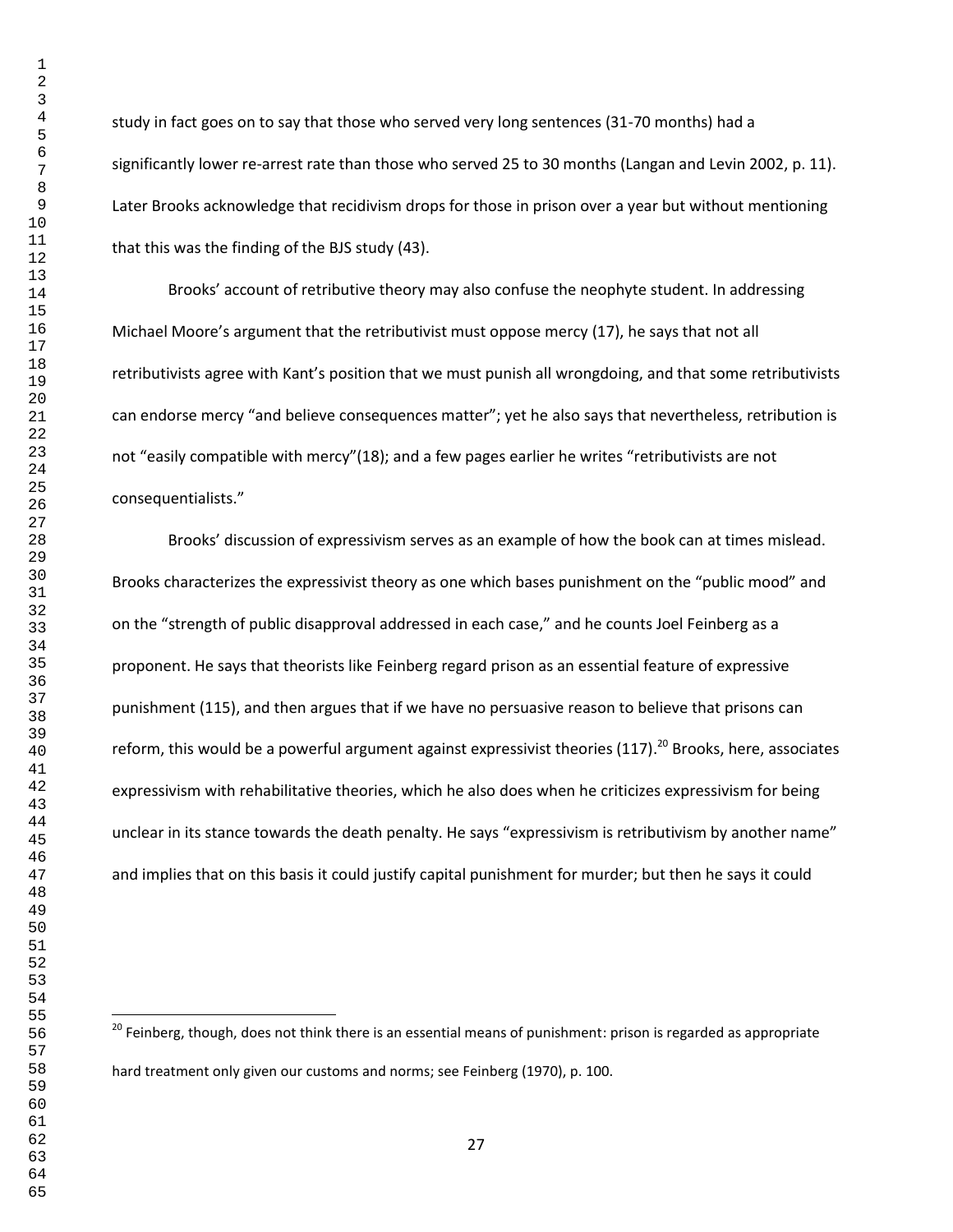not, since the death penalty serves no rehabilitative purpose.<sup>21</sup> But there surely are expressivists who would not think their views should be grouped with rehabilitative theories.<sup>22</sup>

## **VI. Conclusion**

Brooks recognizes that punishment is a complex practice that pursues a number of goals. But he also insists that his theory is an advance because it is coherent and unified. I have tried to show how it contains some of the tensions that have long characterized discussions of punishment theories. The purpose he focuses on—punitive justice--is really two different purposes--restoring rights, and preventing future rights violations—and they can conflict.

The theory of punitive restoration is worth thinking about, and it might be helpful to give more attention to one of the goals Brooks emphasizes—reintegrating the criminal into society: that could be to the benefit of criminals, their families, and society overall. As an interpretation of why we have the practice of punishment, the theory could help guide us when we ask whether what we are doing promotes the goals of the practice. For example, the view that we punish to reintegrate the criminal would support reforms such as allowing offenders to retain voting rights so that they will have some stake in society (214). But can we do with just this view? Brooks concedes that we need to retain a punitive element in punishment, and that punishment must involve a loss. His theory of *punitive* restoration appeals to goals other than reintegrating criminals, and unfortunately he devotes more

<sup>&</sup>lt;sup>21</sup> Brooks, 168: "One purpose of expressivist punishment is to foster criminal rehabilitation"; and 169.

<sup>&</sup>lt;sup>22</sup> Menninger (1966) defends rehabilitation while vehemently opposing the view that we ought to punish to express our condemnation of the criminal; Hegel, who would agree with Feinberg's expressivist view that we punish to vindicate right, would disagree with Menninger's view that we should treat rather than punish the criminal (Hegel 1991, §99 Addition).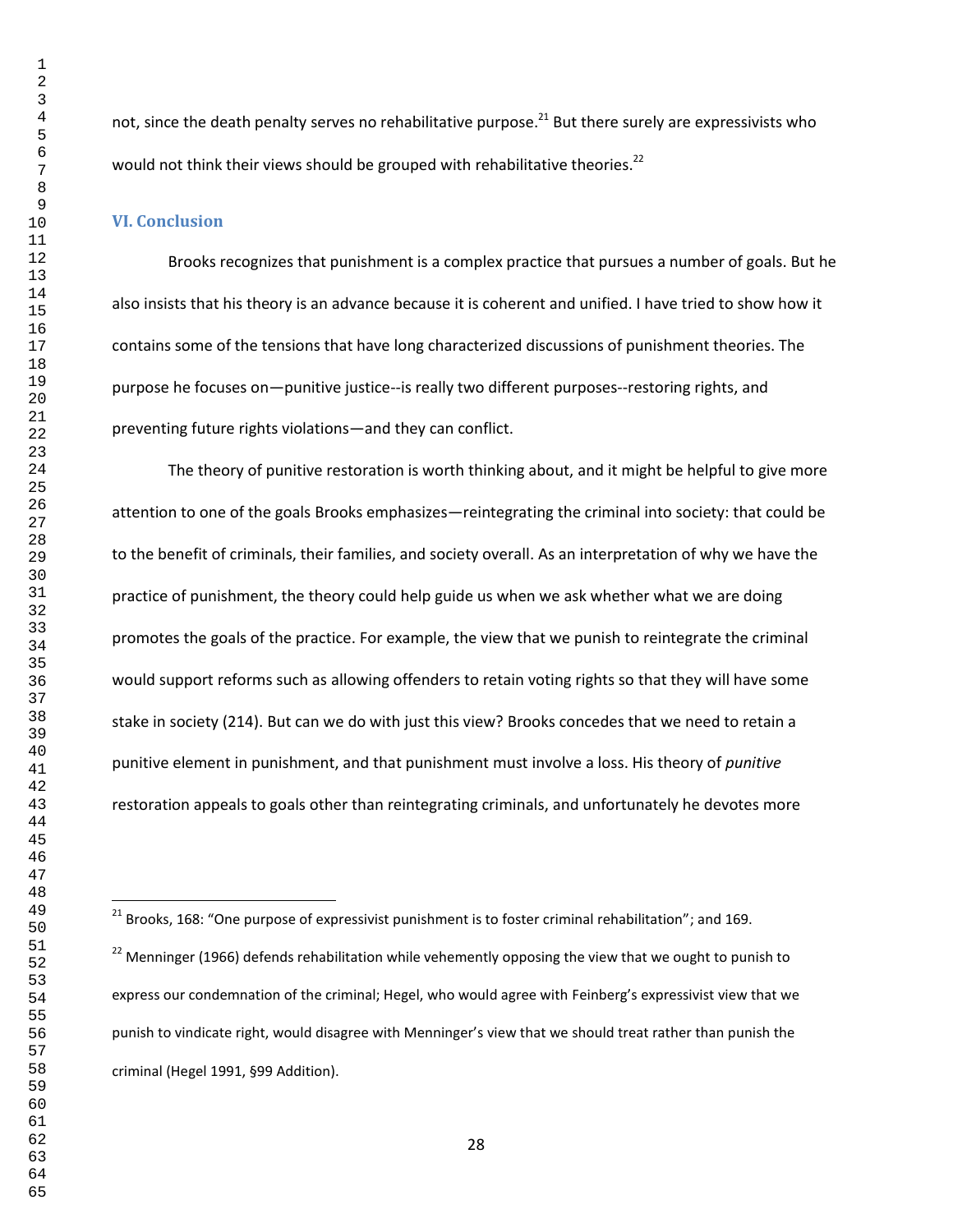attention to claiming his theory is coherent than to exploring the tensions between the goals he integrates.

#### **References**

Alexander, L. (1980). The Doomsday Machine: Proportionality, Prevention and Punishment. *Monist*, 63, 199-227.

Arendt, H. (1964). *Eichmann in Jerusalem*. New York: Penguin.

Armstrong, K.G. (1961). The Retributivist Hits Back. *Mind*, 70, 471-90.

Bentham, J. (1914). *Theory of Legislation*. Oxford: Oxford University Press.

Bentham, J. (1988). *Principles of Morals and Legislation*. New York: Prometheus Books.

Cooper, D. (1971). Hegel's Theory of Punishment. In Z. A. Pelczynski (Ed.), *Hegel's Political Philosophy*. Cambridge: Cambridge University Press.

Feinberg, J. (1970). The Expressive Function of Punishment. In *Doing and Deserving*. Princeton: Princeton University Press.

Hart, H.L.A. (1971). Prolegomenon to the Principles of Punishment. In S. Grupp (Ed.), *Theories of Punishment*. Bloomington: Indiana University Press.

Hegel, G.W.F. (1991). *Philosophy of Right*, tr. Nisbet. Cambridge: Cambridge University Press.

Husak, D. (2008). *Overcriminalization: The Limits of the Criminal Law*. New York: Oxford University Press.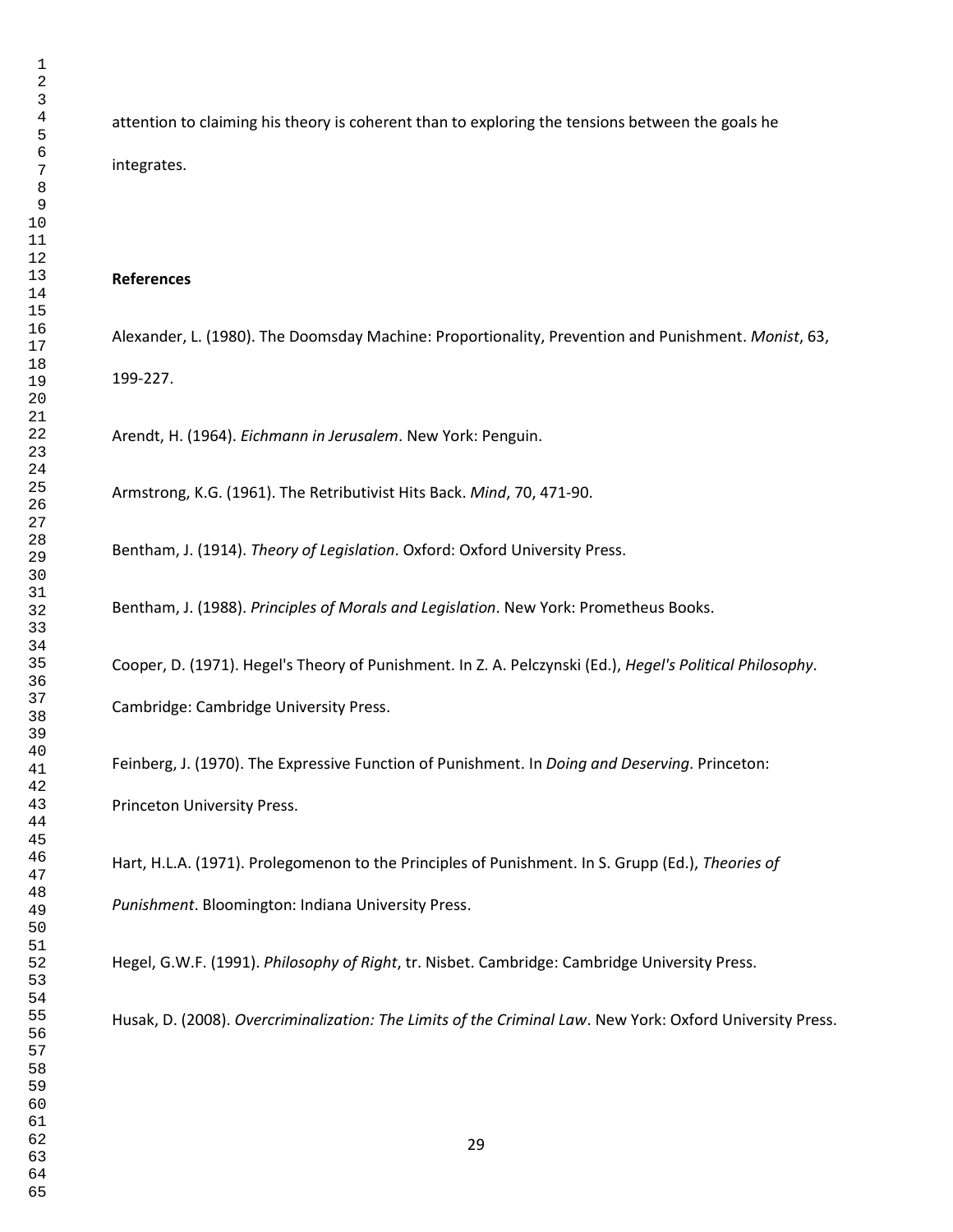Kaplow, L., & Shavell, S. (2002). *Fairness versus Welfare*. Cambridge, Massachusetts: Harvard University Press.

Kaufman, A. (1959). Anthony Quinton on Punishment. *Analysis*, 20, 10-13.

Kaufman, W. (2013). *Honor and Revenge: A Theory of Punishment*. New York: Springer.

Kleck, G., & Barnes, J.C. (2010). Do More Police Lead to More Crime Deterrence? *Crime and Delinquency* (online, October 18).

Langan, P., & Levin, D. (2002). Recidivism of Prisoners Released in 1994. *Bureau of Justice Statistics*.

Liedka, R.V., Piehl, A.M., & Unseem, B. (2006). The Crime Control Effect of Incarceration: Does Scale Matter? *Criminology and Public Policy*, 5, 245-76.

Mabbott, J.D. (1939). Punishment. *Mind*, 48, 152-67.

Marvell, T.B., & Moody, C.E. (1994). Prison Population and Crime Reduction. *Journal of Quantitative Criminology*, 10:109-40.

Menninger, K. (1966). *The Crime of Punishment*. New York: Viking Press.

Nietzsche, F. (1974). *The Gay Science*, tr. W. Kaufmann. New York: Random House.

Owen, R. (1816). *An Address to the Inhabitants of New Lanark*. Online at

http://www.infed.org/archives/e-texts/owen\_new\_lanark.htm.

Primoratz, I. (1989). *Justifying Legal Punishment*. New Jersey: Humanities Press.

Rawls, J. (1955). Two Concepts of Rules. *Philosophical Review*, 64, 3-32.